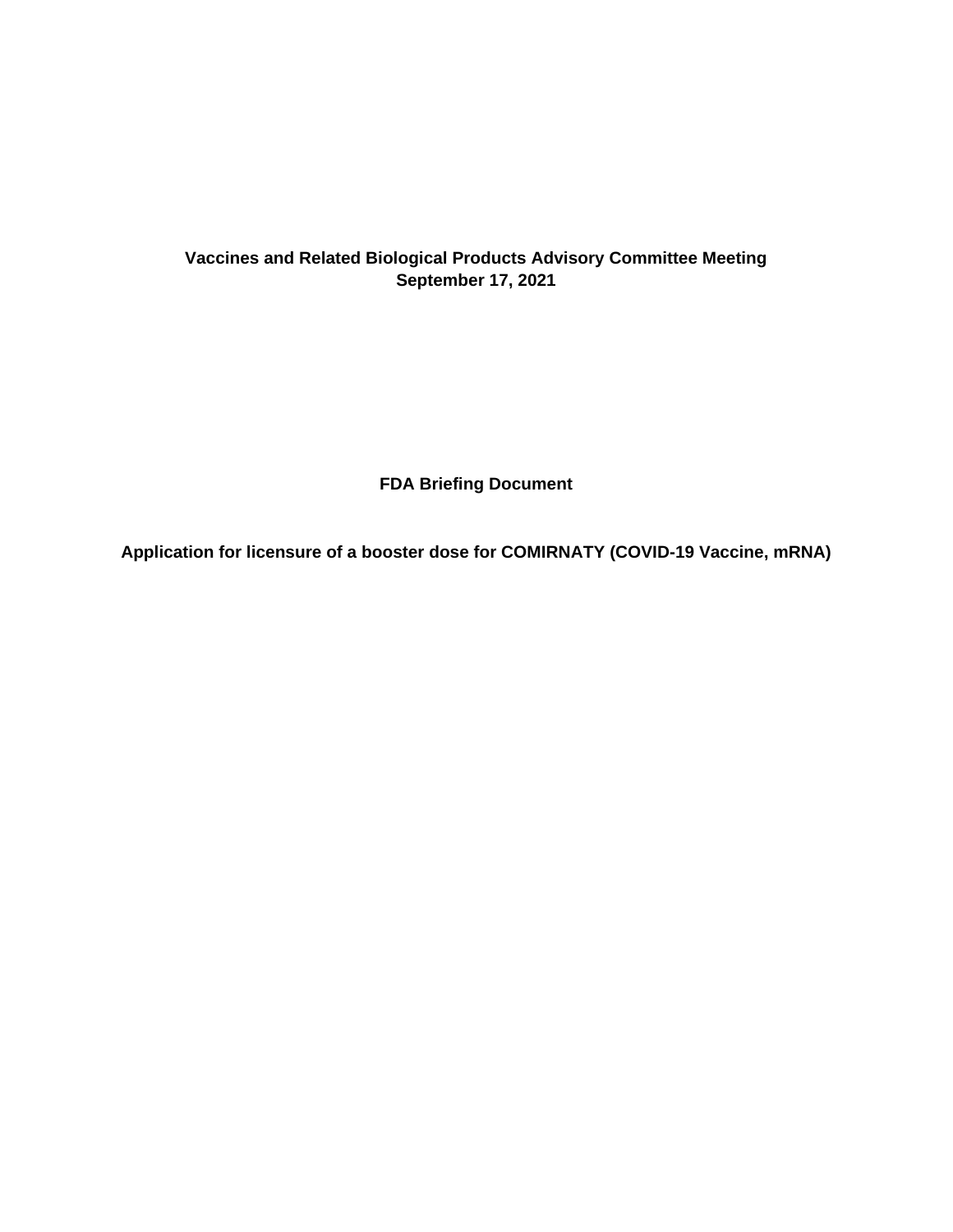# **Table of Contents**

| 5. APPROVAL REQUIREMENTS, GUIDANCE AND CONSIDERATIONS                                    |  |
|------------------------------------------------------------------------------------------|--|
|                                                                                          |  |
|                                                                                          |  |
| 5.3. Regulatory considerations for a booster dose for COVID-19 vaccines 9                |  |
| 5.4. Data to support safety and effectiveness of a booster dose of COVID-19 vaccines  10 |  |
| 6. COMIRNATY (COVID-19 VACCINE, MRNA) MANUFACTURED BY PFIZER                             |  |
|                                                                                          |  |
|                                                                                          |  |
|                                                                                          |  |
|                                                                                          |  |
|                                                                                          |  |
|                                                                                          |  |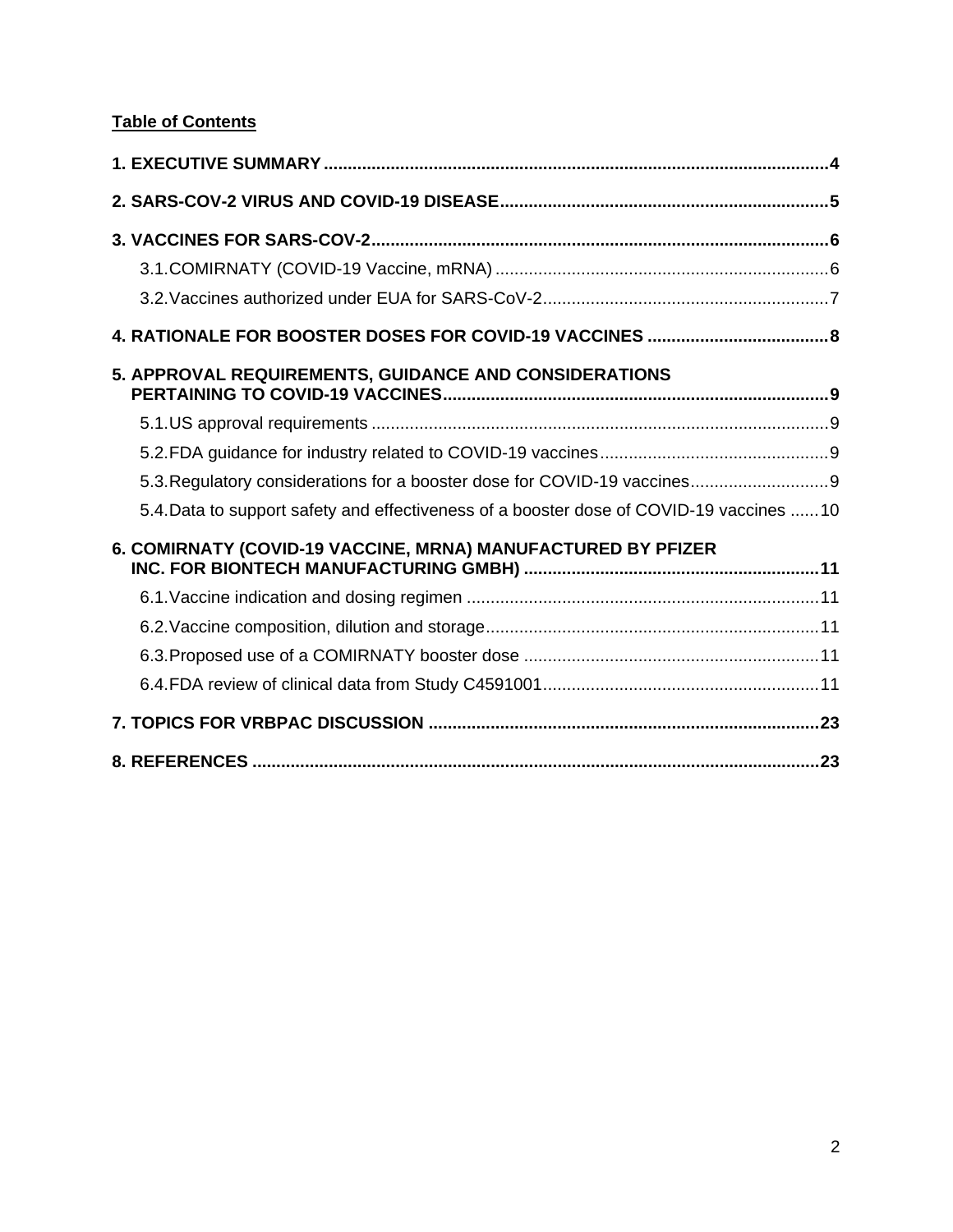# **List of Tables**

| Table 1. Emergency Use Authorizations of COVID-19 Vaccines<br>. 8                                                                                                                                                                                                                                             |
|---------------------------------------------------------------------------------------------------------------------------------------------------------------------------------------------------------------------------------------------------------------------------------------------------------------|
| Table 2. Demographics and Baseline Characteristics, Phase 1 and Phase 2/3 Recipients of                                                                                                                                                                                                                       |
| Table 3. Disposition of Phase 2/3 Recipients of BNT162b2 (30 µg) Booster Dose  14                                                                                                                                                                                                                             |
| Table 4. SARS-CoV-2 Neutralizing GMTs at 1 Month Post-Booster and 1 Month Post-Primary<br>Series in Phase 2/3 BNT162b2 Participants <sup>a</sup> Without Evidence of SARS-CoV-2 Infection<br>up to 1 Month After Booster, Based on SARS-CoV-2 Plaque Reduction Neutralization                                 |
| Table 5. Seroresponse Rates at 1 Month Post-Booster Dose <sup>a</sup> and 1 Month Post-Primary Series <sup>b</sup><br>in Phase 2/3 BNT162b2 Participants <sup>c</sup> Without Evidence of SARS-CoV-2 Infection up to 1<br>Month After Booster, Based on SARS-CoV-2 Plaque Reduction Neutralization Assay-NT50 |
| Table 6. SARS-CoV-2 Neutralizing GMTs at 1 Month Post-Booster and 1 Month Post-Primary<br>Series, Phase 1 Recipients of BNT162b2 (30 µg) Booster <sup>a</sup> Without Evidence of SARS-<br>CoV-2 Infection Up to 1 Month After Booster, Based on SARS-CoV-2 Plaque Reduction                                  |
| Table 7. Frequency of Solicited Local Reactions by Severity, Within 7 Days After Dose 2<br>Compared to After Booster Dose of BNT162b2 30 µg Among Participants in Phase 1/2/3                                                                                                                                 |
| Table 8. Frequency of Solicited Systemic Reactions, by Severity, Within 7 Days After Dose 2<br>Compared to After Booster Dose of BNT162b2 30 µg Among Participants in Phase 1/2/3<br>19                                                                                                                       |
| Table 9. Unsolicited Adverse Events Reported by ≥2 Phase 2/3 Participants from Booster Dose<br>to 1 Month After Booster Dose, Phase 2/3 Booster Safety Population (N=306)21                                                                                                                                   |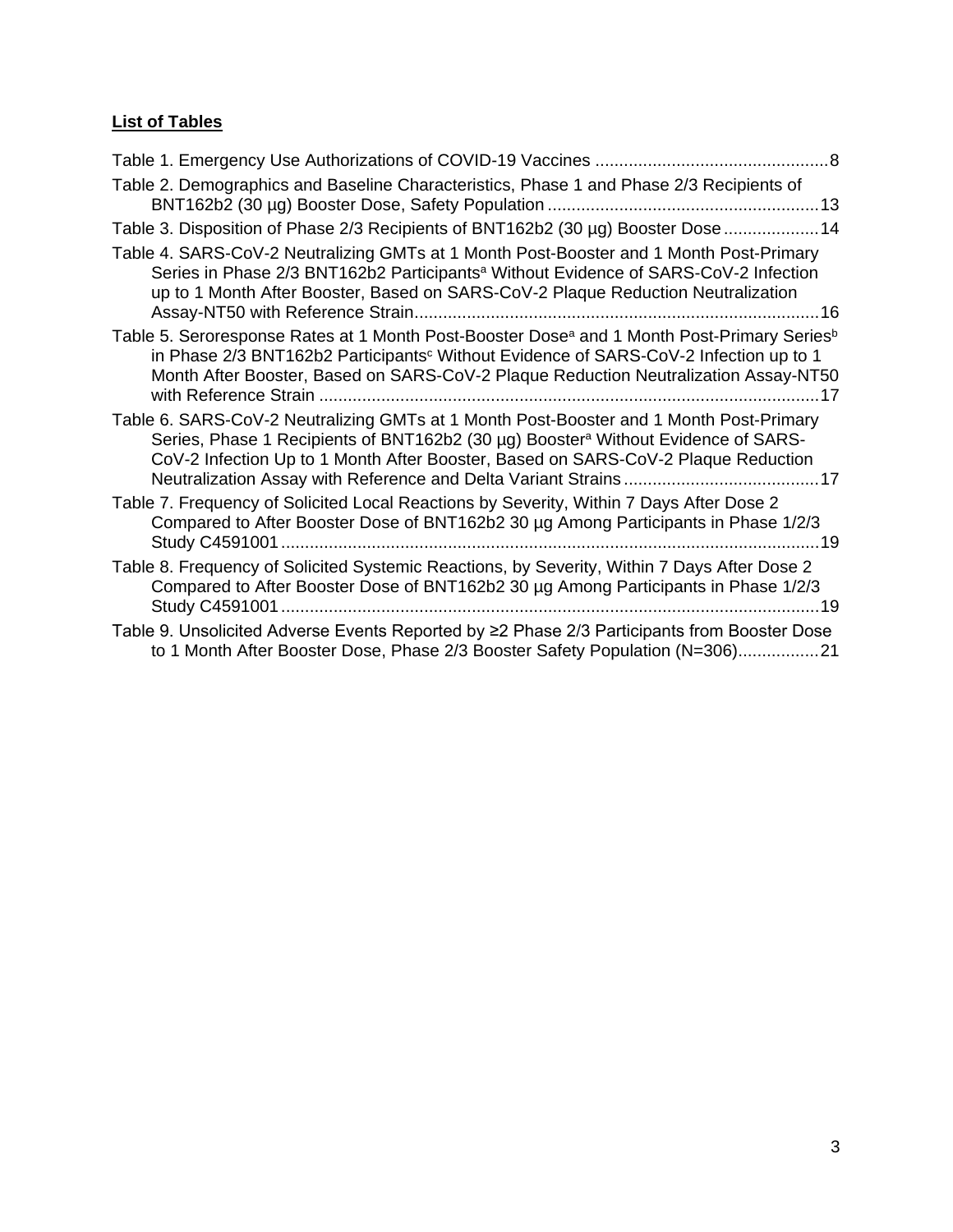### **1. EXECUTIVE SUMMARY**

On August 23, 2021, FDA approved COMIRNATY (COVID-19 Vaccine, mRNA) for active immunization to prevent coronavirus disease 2019 (COVID-19) caused by severe acute respiratory syndrome coronavirus 2 (SARS-CoV-2) in individuals 16 years of age and older. The vaccine is based on the SARS-CoV-2-spike glycoprotein antigen encoded by modified mRNA and formulated in lipid particles (LNPs). The approved regimen is a 2-dose primary vaccination series administered 3 weeks apart. During clinical development, the vaccine, containing 30 µg mRNA, was called BNT162b2.

On August 25, 2021, Pfizer submitted a supplement to their Biologics License Application (BLA) for COMIRNATY seeking approval for administration of a booster dose approximately 6 months after primary series. To support the need for a booster dose, the submission referenced several observational studies that suggest waning of protection in the setting of the current Delta variant surge among individuals who previously received a 2-dose series.

This BLA supplement includes safety and immunogenicity data assessed against the reference strain (wild-type) from approximately 300 immunocompetent adults 18 through 55 years of age enrolled in an ongoing Phase 2/3 study (C4591001) who completed the primary vaccination series consisting of two doses of BNT162b2 administered intramuscularly (IM) and who received a BNT162b2 booster dose approximately 6 months after completion of the 2-dose primary series. Efficacy was not evaluated for Phase 3 BNT162b2 booster group participants. Supportive data from the Phase 1 portion of this study in participants 18 through 55 years of age  $(N=11)$  and 65 through 85 years of age  $(N=12)$  who had received a 30 µg BNT162b2 prototype vaccine approximately 7 to 9 months after their second dose were also included and consisted of safety data and immunogenicity data evaluating neutralizing antibody titers elicited by the booster dose against the reference strain (wild-type) of SARS-CoV-2 and variants of concern (VOCs).

The effectiveness of the booster dose is based on immunobridging analyses from the Phase 3 group of participants 18 through 55 years of age comparing 50% neutralizing antibody titers against the reference strain at 1 month after the booster dose to those observed at 1 month post-primary series among participants without evidence of prior SARS-CoV-2 infection. Immunobridging analyses included hypothesis testing for:

- geometric mean titers (GMTs) of SARS-CoV-2 neutralizing antibodies at 1 month after the booster dose vs. those values 1 month after the primary series, using a 1.5-fold noninferiority margin as the success criterion for the lower bound of the confidence interval around the GMT ratio, and
- percentage of participants with seroresponse (≥4-fold rise from baseline at 1 month after the booster dose vs. 1 month after primary series), using a -10% non-inferiority margin as the success criterion for the lower bound of the confidence interval around the difference between seroresponse rates.

Immunobridging analyses against the reference strain met the pre-specified success criteria for GMT ratio and difference in seroresponse rates for the booster dose compared to the 2-dose primary series. Additionally, the geometric mean-fold rise (GMFR) from before the booster dose to 1 month after the booster dose was analyzed descriptively. Pfizer proposes to infer effectiveness of the booster dose against the Delta variant from exploratory descriptive analyses of 50% neutralizing antibody titers against this variant evaluated among subjects from the Phase 1 portion of the study.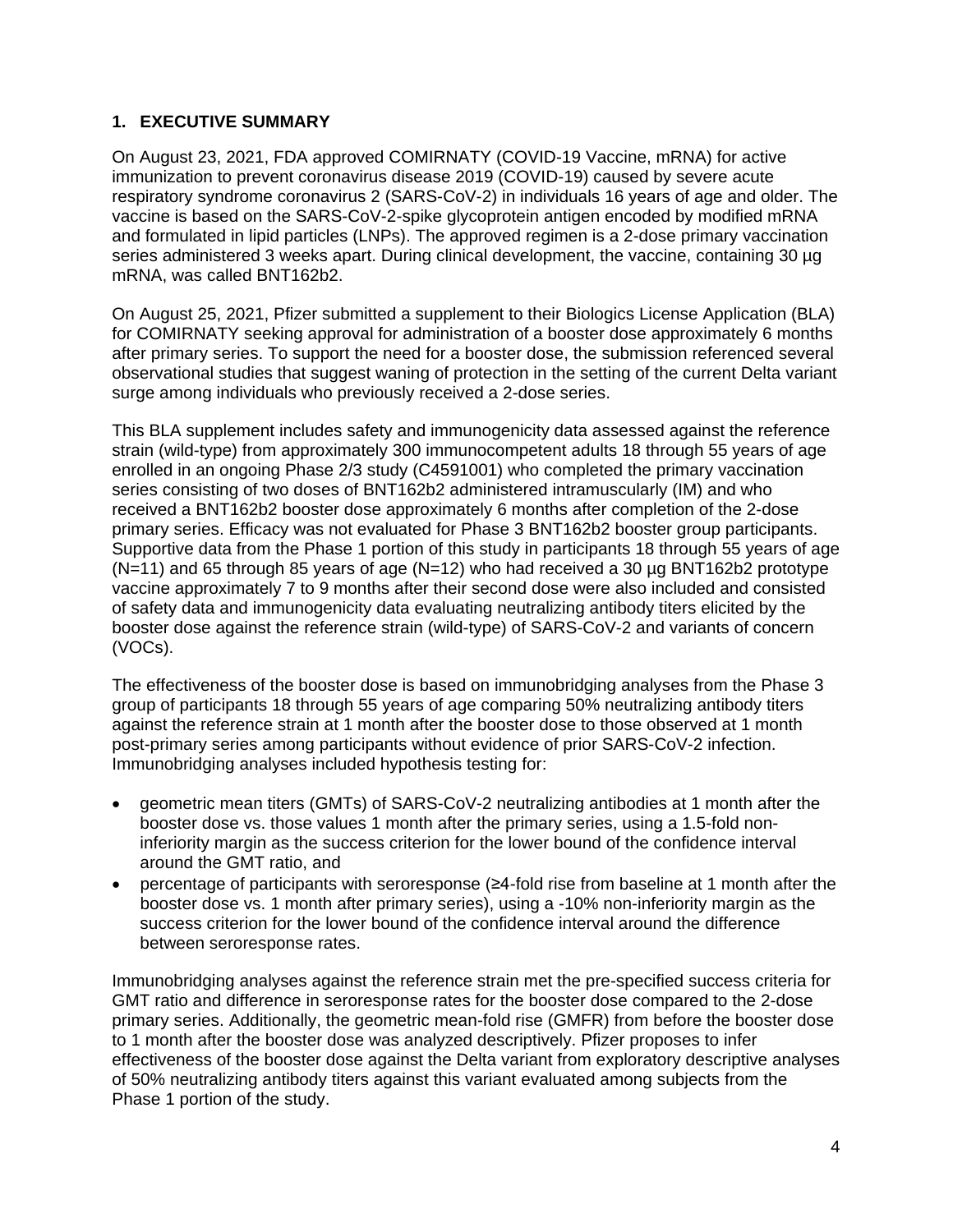Solicited and unsolicited safety data from booster recipients (12 Phase 1 participants 65 through 85 years of age and 306 Phase 2 participants 18 through 55 years of age) were reviewed and compared to labeled safety data from the reactogenicity subset (N=~2700) of recipients of the 2 dose primary series. Safety following the booster dose was assessed for a median of 2.6 months among both Phase 1 and Phase 2/3 study participants. Reported frequencies and severities of local and systemic solicited adverse reactions following the booster dose were not substantially different from those following Dose 2 of the primary series. Reported frequencies and severities of solicited adverse reactions following the booster dose were lower among the 12 Phase 1 participants 65 through 85 years of age compared with the 306 Phase 3 participants 18 through 55 years of age, similar to age group-related differences in reactogenicity associated with the primary series. Lymphadenopathy (16/306; 5.2%) was the most common unsolicited adverse event (AE); all events of lymphadenopathy occurred within 3 days of vaccination. No other adverse events of clinical interest (i.e., myocarditis, pericarditis, Bell's Palsy, appendicitis) were reported following the booster dose. The incidence post-booster dose was substantially higher than the rate reported among adults after any of the 2 doses of the primary series (83/21,926; 0.4%). However, most (n=15) were mild to moderate in severity and lasted between 2 to 8 days. Two cases of mild lymphadenopathy were reported as ongoing and resolving at the time of last assessment. No deaths were reported following the booster dose, and one nonfatal serious adverse event (acute myocardial infarction 2 months after the booster dose, assessed as unrelated to study vaccination) was reported.

Pfizer is requesting approval of the booster dose for use in individuals 16 years of age and older; therefore, safety and effectiveness of the booster dose in individuals 16 and 17 years of age would be based on extrapolation from safety and effectiveness data in adults.

This September 17, 2021 VRBPAC meeting is being held to discuss whether the data Pfizer has submitted are sufficient to support licensure of a booster dose of COMIRNATY administered approximately 6 months after the primary series to individuals 16 years of age and older.

# **2. SARS-COV-2 VIRUS AND COVID-19 DISEASE**

SARS-CoV-2 is a zoonotic coronavirus that emerged in late 2019 and was identified in patients with pneumonia of unknown cause. The virus was named SARS-CoV-2 because of its similarity to the coronavirus responsible for severe acute respiratory syndrome (SARS-CoV, a lineage B betacoronavirus). SARS-CoV-2 is an enveloped, positive-sense, single-stranded RNA virus sharing more than 70% of its sequence with SARS-CoV, and ~50% with the coronavirus responsible for Middle Eastern respiratory syndrome (MERS-CoV). SARS-CoV-2 is the causative agent of COVID-19, an infectious disease with respiratory and systemic manifestations. Disease symptoms vary, with many persons presenting with asymptomatic or mild disease and some progressing to severe respiratory tract disease including pneumonia and acute respiratory distress syndrome (ARDS), leading to multiorgan failure and death.

The SARS-CoV-2 pandemic continues to present a challenge to global health and, as of September 7, 2021, has caused approximately 222 million cases of COVID-19, including 4.5 million deaths worldwide. In the United States, more than 39 million cases have been reported to the Centers for Disease Control and Prevention (CDC), of which 90% have occurred in individuals 16 years of age or older. While the pandemic has caused morbidity and mortality on an individual level, the continuing spread of SARS-CoV-2, and emerging variants (such as the highly transmissible Delta variant that is now predominant in the US) have caused significant challenges and disruptions in worldwide healthcare systems, economies, and many aspects of human activity (travel, employment, education).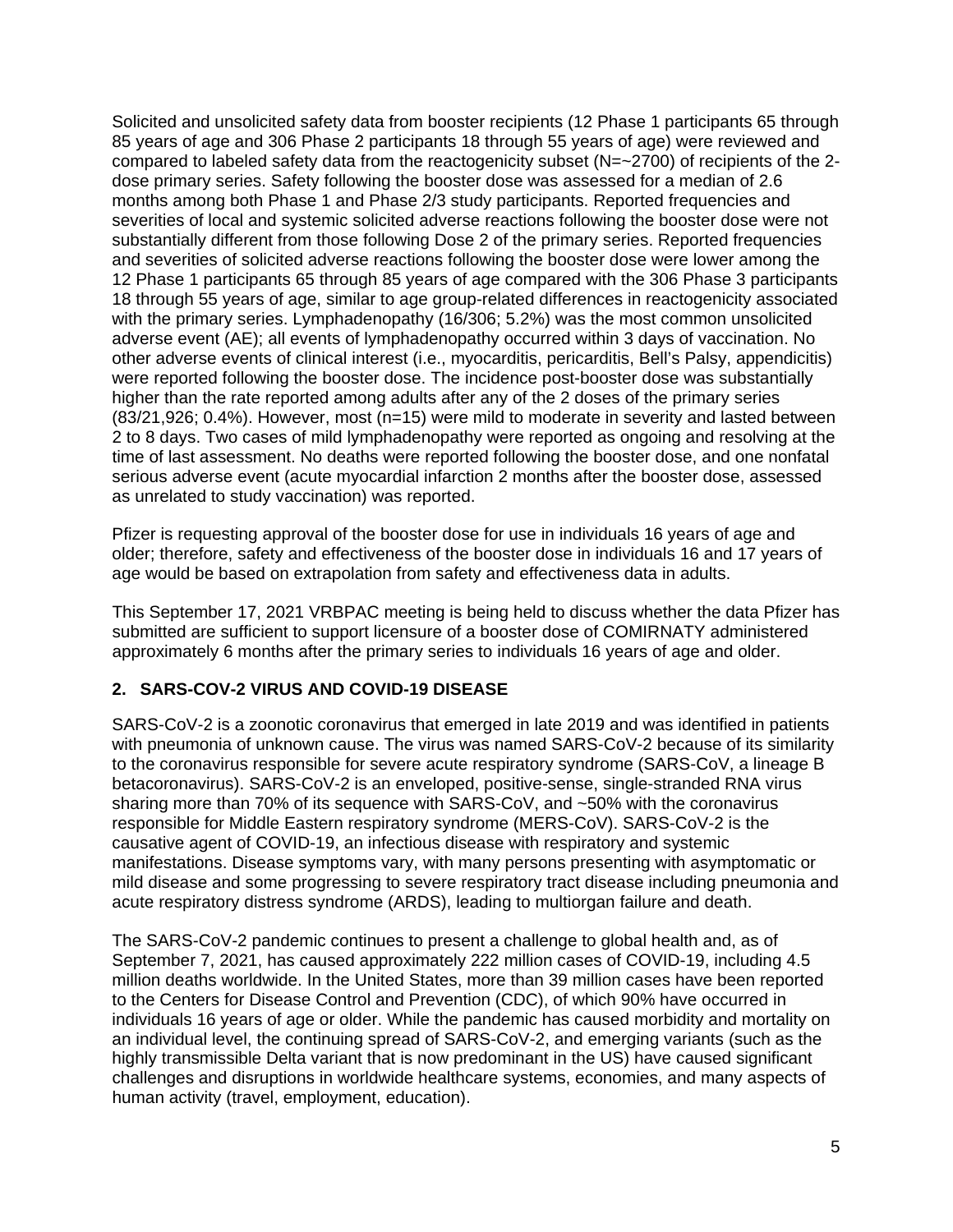Following emergency use authorization of COVID-19 vaccines in December 2020, COVID-19 cases and deaths in the United States declined sharply during the first half of 2021. The emergence of the Delta variant, variable implementation of public health measures designed to control spread, and continued transmission among unvaccinated individuals are major factors in the recent resurgence of COVID-19. While recently reported cases appear to be declining relative to the Delta variant-associated peak globally and in the US, the future course of the pandemic is uncertain.

# **3. VACCINES FOR SARS-COV-2**

# **3.1. COMIRNATY (COVID-19 Vaccine, mRNA)**

On August 23, 2021, FDA approved COMIRNATY (COVID-19 Vaccine, mRNA) made by BioNTech Manufacturing GmbH (in partnership with Pfizer, Inc.). COMIRNATY is a vaccine indicated for active immunization to prevent coronavirus disease 2019 (COVID-19) caused by severe acute respiratory syndrome coronavirus 2 (SARS-CoV-2) in individuals 16 years of age and older. The vaccine is administered IM as a series of two (30 μg mRNA) doses (0.3 mL each) 3 weeks apart. COMIRNATY contains a nucleoside-modified messenger RNA (mRNA) encoding the viral spike glycoprotein of SARS-CoV-2 that is formulated in lipid particles. During clinical development, the vaccine was called BNT162b2. COMIRNATY is the only vaccine or medical product that is FDA approved for prevention of COVID-19.

# **3.1.1. Efficacy of a 2-dose primary series of COMIRNATY**

Efficacy of BNT162b2 for the prevention of COVID-19 occurring at least 7 days after the second dose of vaccine was evaluated in an ongoing Phase 3 study in approximately 44,000 participants randomized 1:1 to receive two doses of either BNT162b2 or placebo, 3 weeks apart. Participants were enrolled with stratification by age (younger adults: 18 through 55 years of age; older adults: over 55 years of age). The population for the vaccine efficacy analysis that supported approval of COMIRNATY included participants 16 years of age and older who had been enrolled from July 27, 2020, and who were followed for the development of COVID-19 during blinded placebo-controlled follow-up through as late as March 13, 2021. Overall, 60.8% of participants in the BNT162b2 group and 58.7% of participants in the placebo group had ≥4 months of follow-up time after the primary series in the blinded placebo-controlled follow-up period. The overall VE against COVID-19 in subjects without evidence of prior SARS-CoV-2 infection was 91.1% (95% CI: 88.8 to 93.1). The overall VE against COVID-19 in subjects with or without evidence of prior SARS-CoV-2 infection was 90.9% (95% CI: 88.5 to 92.8).

# **3.1.2. Safety of a 2-dose primary series of COMIRNATY**

The most commonly reported solicited adverse reactions (occurring in ≥10% of participants) among BNT162b2 vaccine recipients 16 through 55 years of age following any dose were pain at the injection site (88.6%), fatigue (70.1%), headache (64.9%), muscle pain (45.5%), chills (41.5%), joint pain (27.5%), fever (17.8%), and injection site swelling (10.6%). The most commonly reported solicited adverse reactions in BNT162b2 vaccine recipients 56 years of age and older following any dose were pain at the injection site (78.2%), fatigue (56.9%), headache, (45.9%), muscle pain (32.5%), chills (24.8%), joint pain (21.5%), injection site swelling (11.8%), fever (11.5%), and injection site redness (10.4%).

Among participants 16 through 55 years of age, serious adverse events from Dose 1 up to the participant unblinding date in ongoing follow-up were reported by 0.8% of BNT162b2 recipients and 0.9% placebo recipients. In a similar analysis, in participants 56 years of age and older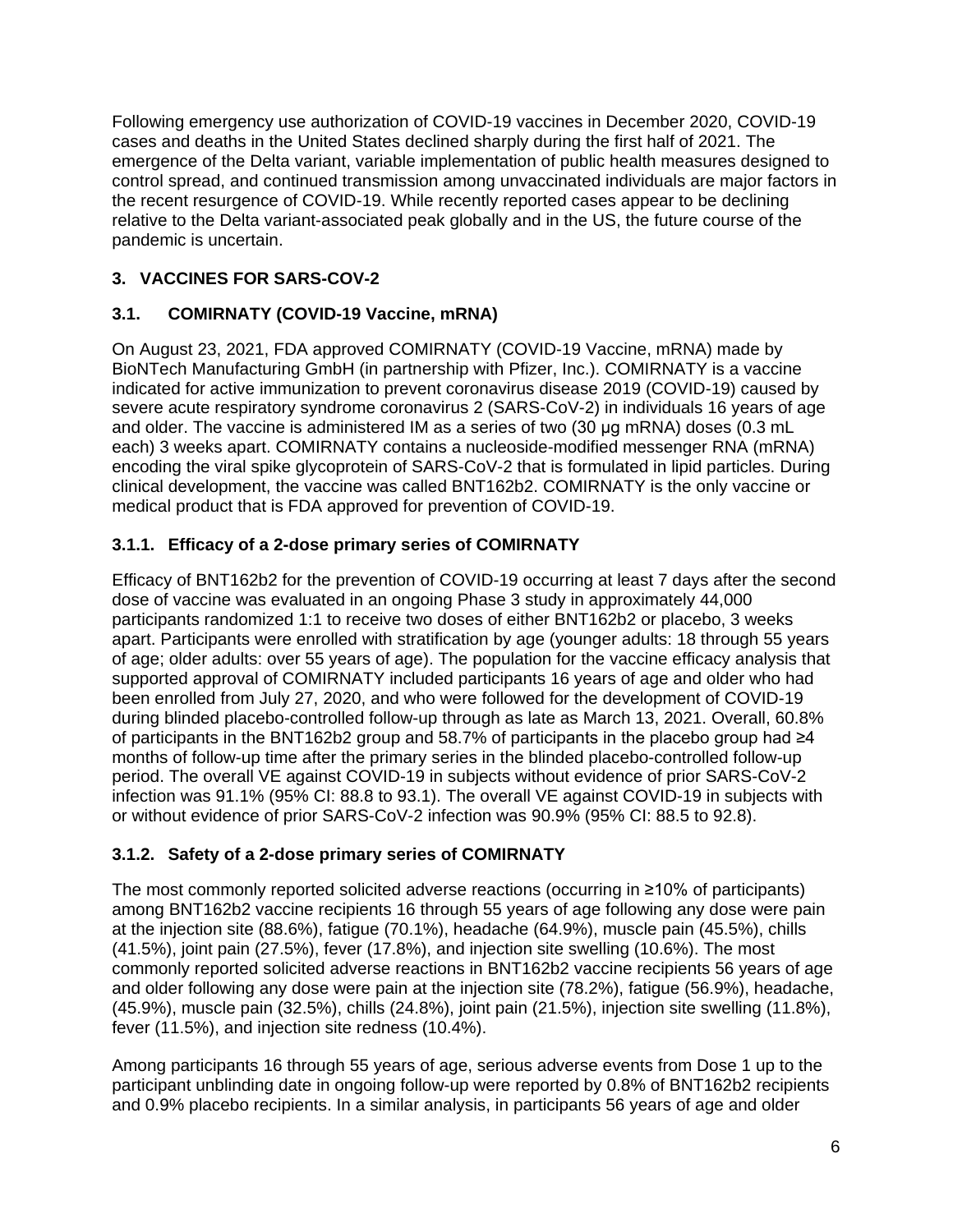serious adverse events were reported by 1.8% of BNT162b2 recipients and 1.7% of placebo recipients who received at least 1 dose of BNT162b2 or placebo, respectively. In these analyses, 58.2% of study participants had at least 4 months of follow-up after the primary series. There were no notable patterns between treatment groups for specific categories of serious adverse events (including neurologic, neuro-inflammatory, and thrombotic events) that would suggest a causal relationship to BNT162b2. From Dose 1 through the March 13, 2021 data cutoff date, there were a total of 38 deaths, 21 in the BNT162b2 group and 17 in the placebo group. None of the deaths were considered related to vaccination.

# **3.1.2.1. Myocarditis/pericarditis**

During the time from Dose 1 to unblinding in Study C4591001, one report of pericarditis was identified in the vaccine group, occurring in a male participant ≥55 years of age, with no medical history, 28 days after a primary series of BNT162b2; the event was assessed by the investigator as not related to the study intervention and was ongoing at the time of the data cutoff. One report of myocarditis was identified in a male participant <55 years of age in the placebo group, occurring 5 days after his second placebo dose.

Post-EUA safety surveillance reports received by FDA and CDC identified serious risks for myocarditis and pericarditis following administration of the primary series (Dose 1 and Dose 2) of BNT162b2. Reporting rates for medical chart-confirmed myocarditis/pericarditis in VAERS have been higher among males under 40 years of age than among females and older males and have been highest in males 16-17 years of age (~75 cases per million doses administered as per CDC presentation to the ACIP on August 30, 2021), particularly following the second dose, with onset of symptoms occurring within 7 days following vaccination. Consistent findings were reported in an FDA analysis of the Optum database, which estimated an excess risk approaching 200 cases per million vaccinated males 16-17 years of age.1 Although some cases of vaccine-associated myocarditis/pericarditis required intensive care support, available data from short-term follow-up suggest that most individuals have had resolution of symptoms with conservative management. Information is not yet available about potential long-term sequelae and outcomes in affected individuals, or whether the vaccine might be associated with initially subclinical myocarditis (and if it is what are the long-term sequelae). A mechanism of action by which the vaccine could cause myocarditis and pericarditis has not been established. FDA determined that the benefits of the two-dose primary series outweighed the risks of myocarditis and pericarditis, including for males ages 16-17 years of age, and the increased risk of myocarditis/pericarditis is described in section 5.2 Warnings and Precautions of the prescribing information for COMIRNATY.

# **3.2. Vaccines authorized under EUA for SARS-CoV-2**

FDA has issued EUAs for three COVID-19 vaccines as shown in Table 1 below.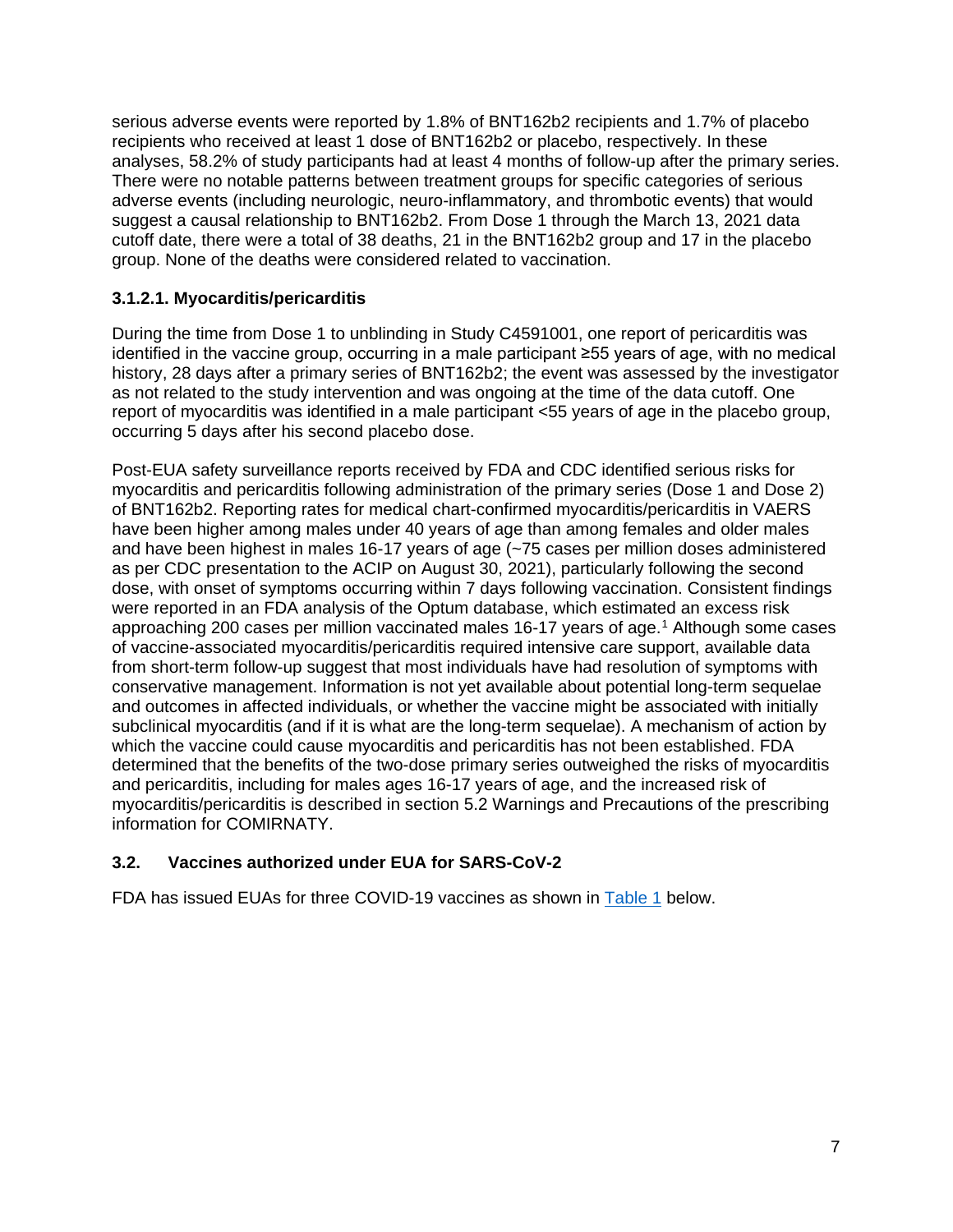| <b>Sponsor</b> | Regimen               | <b>Indicated Population</b>                                                                                                                                                                                                                                                               | Date of EUA                                          |
|----------------|-----------------------|-------------------------------------------------------------------------------------------------------------------------------------------------------------------------------------------------------------------------------------------------------------------------------------------|------------------------------------------------------|
| Pfizer         | 2 doses 3 weeks apart | • Individuals $\geq$ 16 years of age<br>$\bullet$ Individuals $\geq$ 12 years of age<br>• $3rd$ dose for individuals ≥12 years<br>and who have undergone solid<br>organ transplantation, or diagnosed<br>with conditions considered to have<br>an equivalent level of<br>immunocompromise | December 11, 2020<br>May 10, 2021<br>August 12, 2021 |
| Moderna        | 2 doses 1 month apart | $\bullet$ Individuals $\geq$ 18 years of age<br>• 3 <sup>rd</sup> dose for individuals ≥18 years of<br>age who have undergone solid<br>organ transplantation, or diagnosed<br>with conditions considered to have<br>an equivalent level of<br>immunocompromise                            | December 18, 2020<br>August 12, 2021                 |
| Janssen        | Single dose           | • Adults $\geq$ 18 years of age                                                                                                                                                                                                                                                           | <b>February 27, 2021</b>                             |

#### **Table 1. Emergency Use Authorizations of COVID-19 Vaccines**

# **4. RATIONALE FOR BOOSTER DOSES FOR COVID-19 VACCINES**

Concerns have been raised that declining neutralizing antibody titers or reduced effectiveness against symptomatic disease may herald significant declines in effectiveness against severe disease. The recent emergence of the highly transmissible Delta variant of SARS-CoV-2 resulted in a new wave of COVID-19 cases in many parts of the world and has led to considerations for administration of booster doses to individuals who received primary series of vaccines in an effort to enhance immunity, and thus sustain protection from COVID-19.

The expected benefit of booster vaccination will depend on the impact that booster vaccination has in reducing disease relative to the primary series. If the primary series of COMIRNATY is still effective in preventing important COVID-19-related outcomes, then the benefit of booster vaccination is likely to be more limited than if effectiveness following the primary series has waned substantially. Factors supporting licensure of a booster dose should consider the effectiveness of primary vaccination with COMIRNATY over time and against circulating variants, the effectiveness (and its duration) of booster vaccination in preventing important COVID-19-related outcomes in individuals who have already received a primary vaccination series, the dynamics of the pandemic in the United States, and the risks of booster vaccination in the general population or in certain subpopulations.

Some observational studies have suggested declining efficacy of COMIRNATY over time against symptomatic infection or against the Delta variant, while others have not. However, overall, data indicate that currently US-licensed or authorized COVID-19 vaccines still afford protection against severe COVID-19 disease and death in the United States. There are many potentially relevant studies, but FDA has not independently reviewed or verified the underlying data or their conclusions. Some of these studies, including data from the vaccination program in Israel, will be summarized during the September 17, 2021 VRBPAC meeting.

It should be recognized that while observational studies can enable understanding of real-world effectiveness, there are known and unknown biases that can affect their reliability. Due to these biases some studies may be more reliable than others. Furthermore, US-based studies of post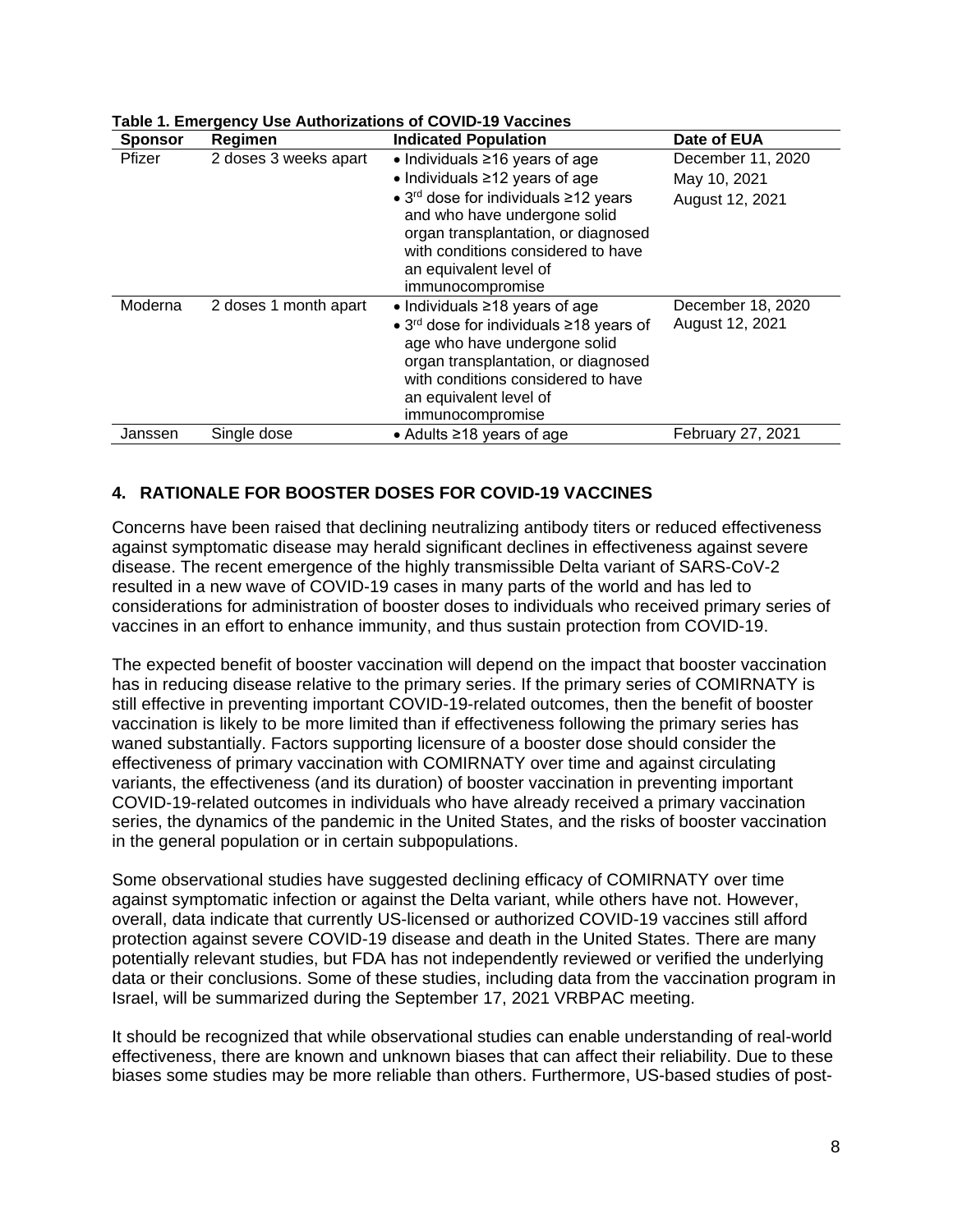authorization effectiveness of BNT162b2 may most accurately represent vaccine effectiveness in the US population.

# **5. APPROVAL REQUIREMENTS, GUIDANCE AND CONSIDERATIONS PERTAINING TO COVID-19 VACCINES**

# **5.1. US approval requirements**

A single set of regulatory requirements applies to all vaccines, regardless of the technology used to produce them. Section 351 of the Public Health Service Act (42 USC 262) states that a biologics license application (BLA) shall be approved based on a demonstration that "…(a) the biological product that is the subject of the application is safe, pure and potent; and (b) the facility in which the biological product is manufactured, processed, packed or held meets standards designed to assure that the biological product continues to be safe, pure, and potent...". Thus, regardless of indication or intended target population, only those COVID-19 vaccines that are demonstrated to be safe and effective and that can be manufactured in a consistent manner will be licensed by the FDA. For a licensed vaccine, a change in dosing regimen, such as inclusion of a booster dose, requires the approval of a supplemental BLA. This supplemental BLA must include data demonstrating the safety and effectiveness of the additional dose.

# **5.2. FDA guidance for industry related to COVID-19 vaccines**

To facilitate the manufacturing, clinical development, and licensure of COVID-19 vaccines, FDA published the guidance for industry entitled Development and Licensure of Vaccines to Prevent COVID-19 (June 2020) describing FDA's current recommendations regarding the data needed to facilitate clinical development and licensure of vaccines to prevent COVID-19.2 This guidance provides an overview of key considerations to satisfy regulatory requirements set forth in the investigational new drug application (IND) regulations in 21 CFR Part 312 and licensing regulations in 21 CFR Part 601 for chemistry, manufacturing, and controls (CMC), and nonclinical and clinical data through development and licensure, and for post-licensure safety evaluation of COVID-19 preventive vaccines. The guidance notes that the efficacy of COVID-19 vaccines should be demonstrated in adequate and well controlled clinical trials that directly evaluate the ability of the vaccine to protect humans from SARS-CoV-2 infection and/or disease. The guidance notes further that safety evaluations including the size of the database required to support licensure should be no different than for other preventive vaccines for infectious diseases. Of note, this guidance does not address immunogenicity studies to infer effectiveness of booster doses for COVID-19 vaccines. However, the guidance for industry document Emergency Use Authorization for Vaccines to Prevent COVID-19 (May 2021, February 2021, originally issued October 2020) describes data needed to support the effectiveness of a modified COVID-19 vaccine against VOCs.3 FDA has applied these concepts to effectiveness evaluations of booster doses afforded by the prototype vaccine (refer to Section 5.4 below).

# **5.3. Regulatory considerations for a booster dose for COVID-19 vaccines**

The benefit of a booster dose must be weighed against potential risk. Available data should support the effectiveness of the booster dose, particularly against currently circulating SARS-CoV-2 variants, and benefit should be considered relative to the benefit provided by completion of the primary series. Safety data should be available to identify the most frequently reported adverse reactions associated with the booster dose. Pre-licensure or pre-authorization clinical trials may not be adequately powered to characterize uncommon but potentially serious adverse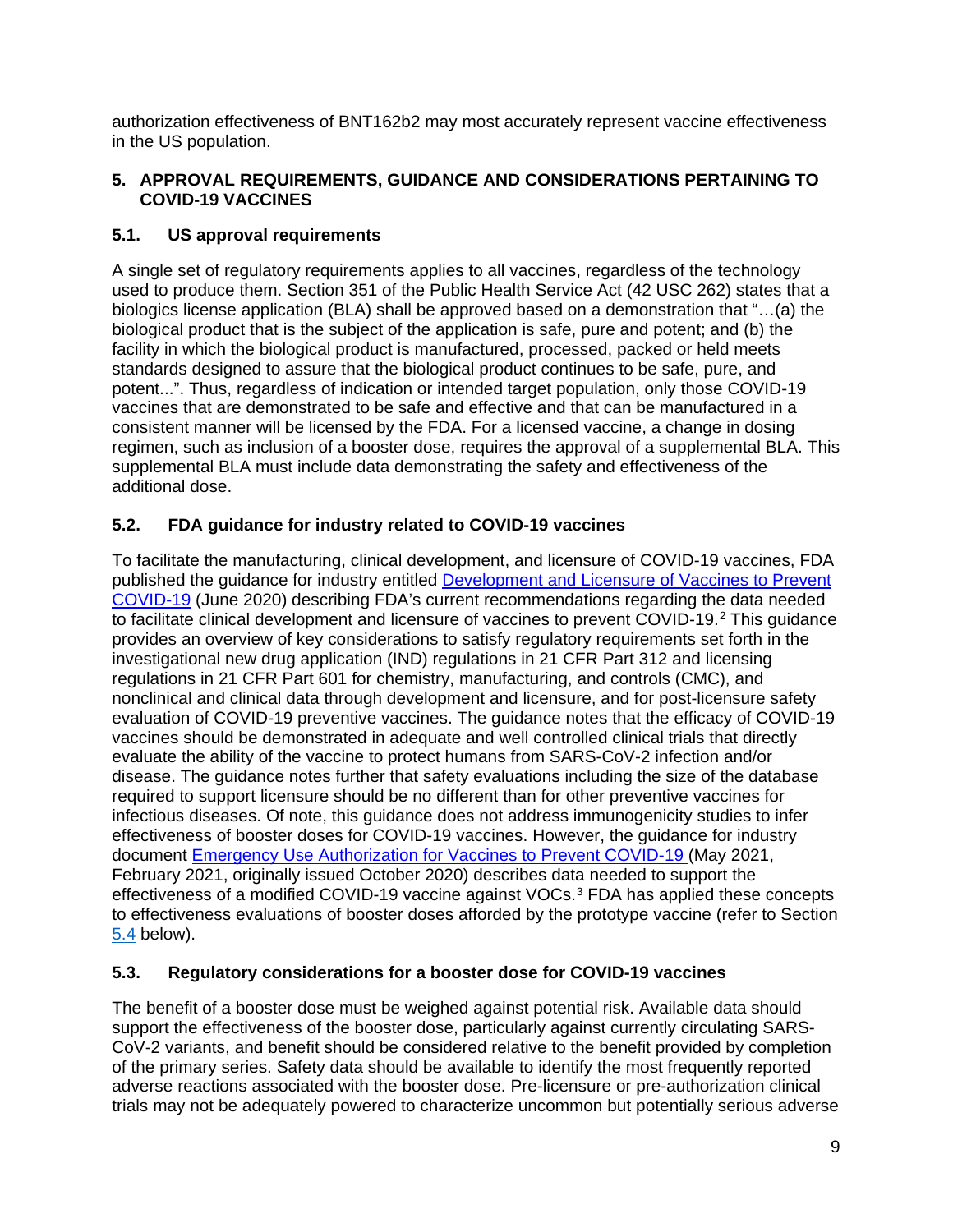reactions, such as myocarditis/pericarditis (see Section 3.1.2.1). It is currently not known if there will be an increased risk of myocarditis/pericarditis or other adverse reactions after a booster dose of COMIRNATY. These risks and associated uncertainties have to be considered in when assessing benefit and risk.

### **5.4. Data to support safety and effectiveness of a booster dose of COVID-19 vaccines**

As noted above, the Guidance for Industry Emergency Use Authorization for Vaccines to Prevent COVID-19 (May 2021) describes data that could support the effectiveness of modified COVID-19 vaccines directed against a VOC strain. While the current supplement is not for a booster dose targeted to a VOC, the intended use in the current pandemic situation is analogous, and corresponding recommendations have been conveyed to product sponsors seeking discussions on booster dosing with the prototype vaccine, as summarized below.

Effectiveness of a booster dose with a COVID-19 vaccine can be evaluated based on the efficacy of the manufacturer's authorized prototype vaccine made by the same manufacturing process and for which a clinical disease endpoint efficacy study has been conducted that met FDA's pre-specified success criteria. A determination of effectiveness of a booster dose should be supported by conducting clinical immunogenicity studies. The following considerations apply to homologous booster doses for COVID-19 vaccines that have already been licensed or received emergency use authorization for use in adults. As described in the EUA Guidance, a safety and immunogenicity study conducted in a single age group (e.g., adults 18-55 years of age) could potentially provide data to extrapolate safety and effectiveness of a booster dose for use in all age groups for which the primary series has been approved or authorized. As a scientific consideration, extrapolation of booster dose data across age groups presumes that no age group-specific safety or effectiveness considerations would preclude such extrapolation.

A favorable benefit-risk assessment to support authorization or approval of a booster dose would depend on evidence (e.g., longer term efficacy data and or data from post-authorization effectiveness studies) that a booster dose is needed and evidence (i.e., immunogenicity data) that the booster dose would be effective not only against the original reference or prototype SARS-CoV-2 strain but also against circulating variants. Furthermore, it is expected that justification for the interval chosen for the booster dose is provided taking into account both safety and effectiveness considerations. Clinical non-inferiority immunogenicity studies should be conducted in which the prototype COVID-19 vaccine is administered to persons who previously received the prototype COVID-19 vaccine according to the authorized or licensed dose and dose regimen. The immune response induced by the booster dose should be compared to the immune response induced by the primary series, as assessed by neutralizing antibody seroresponse rates and GMTs against the original virus (reference strain) upon which the prototype vaccine was based. It is expected that the booster would induce an immune response against the reference strain and clinically relevant variants of concern at levels that meet or exceed those elicited by the primary series against the reference strain. The study should be adequately powered for primary immunogenicity analyses to demonstrate statistical non-inferiority of seroresponse rate and GMT elicited by the booster dose compared to the primary series using non-inferiority margins of -10% for seroresponse rates and 1.5-fold for GMTs, respectively. Alternative non-inferiority margins may be considered, with adequate justification, on a case-by-case basis.

Conducting immunobridging analyses and evaluating neutralization against clinically relevant variant viruses will require development of the appropriate neutralization assays specific for the purpose. These assays would need to be sufficiently characterized (e.g., sensitivity, specificity)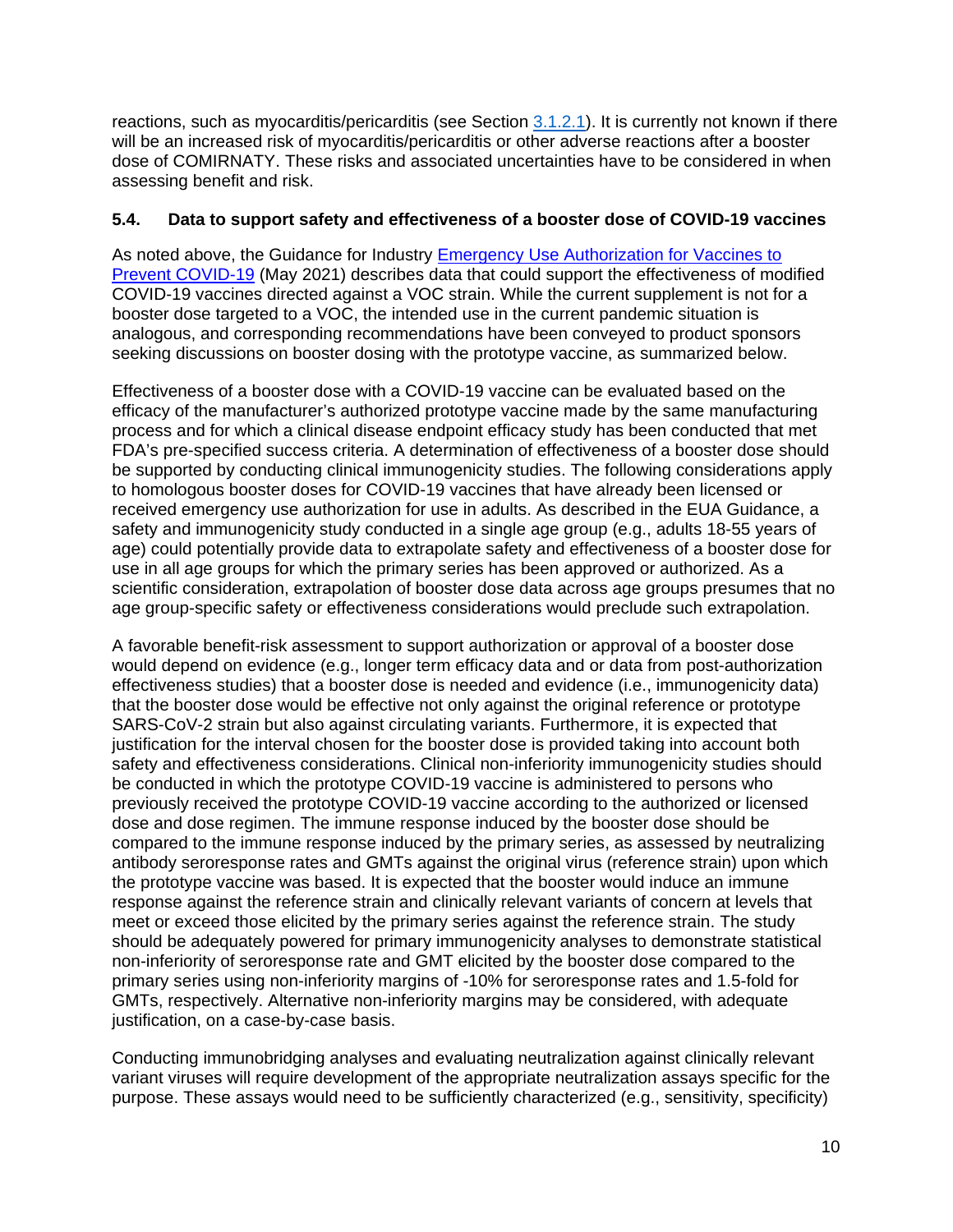as part of the qualification/validation process to understand and account for differences in behavior of the different input viruses (e.g., as a result of expressing different spike protein antigens) that could confound the ability to compare measured neutralization titers.

Safety assessments, including solicited and local and systemic adverse events assessed daily for at least 7 days after each study vaccination as well as serious and other unsolicited adverse events assessed during the immunogenicity evaluation period, may be sufficient to support emergency use authorization or licensure of a booster dose. Evaluation in a larger safety database than initially planned for immunogenicity analysis may be warranted if safety signals that can be reasonably evaluated in pre-licensure/pre-authorization studies arise during clinical evaluation of the booster dose. Post-licensure/post-authorization studies should be conducted to assess longer-term safety for serious and other medically important adverse events.

### **6. COMIRNATY (COVID-19 Vaccine, mRNA) manufactured by Pfizer Inc. FOR BIONTECH MANUFACTURING GMBH)**

# **6.1. Vaccine indication and dosing regimen**

COMIRNATY is a vaccine indicated for active immunization to prevent coronavirus disease 2019 (COVID-19) caused by severe acute respiratory syndrome coronavirus 2 (SARS-CoV-2) in individuals 16 years of age and older. The vaccine is administered IM as a series of two 30 μg doses (0.3 mL each) 3 weeks apart.

# **6.2. Vaccine composition, dilution and storage**

COMIRNATY contains a nucleoside-modified messenger RNA (mRNA) encoding the viral spike glycoprotein of SARS-CoV-2 that is formulated in lipid particles. It is supplied as a concentrated multi-dose liquid formulation (0.45 mL volume) stored frozen at -90°C to -60°C in a 2 mL Type 1 glass vial. A sterile diluent, 0.9% Sodium Chloride Injection, USP, is supplied separately and is stored at 20°C to 25°C. The COMIRNATY Multiple Dose Vial is thawed in a refrigerator (2°C to 8°C) for 2 to 3 hours or at room temperature (up to 25°C) for 30 minutes. Once at room temperature, the COMIRNATY Multiple Dose Vial is diluted with 1.8 mL of the diluent. After dilution, each vial of COMIRNATY contain six doses of 0.3 mL of vaccine. Each dose contains 30 µg mRNA. COMIRNATY does not contain preservative.

# **6.3. Proposed use of a COMIRNATY booster dose**

The proposed use is for "booster administration of COMIRNATY approximately 6 months following a primary vaccination series."

# **6.4. FDA review of clinical data from Study C4591001**

# **6.4.1. Design**

Study C4591001 is ongoing. The study was initially designed to evaluate two vaccine candidates and several dosages in healthy adults in the United States (Phase 1), of which 24 participants (n=12 per age group: 18-55 years and 65-85 years) received a 2-dose primary series of BNT162b2 (30 µg); the study population included healthy men and women and excluded participants at high risk of SARS-CoV-2 infection or with serological evidence of prior or current SARS-CoV-2 infection.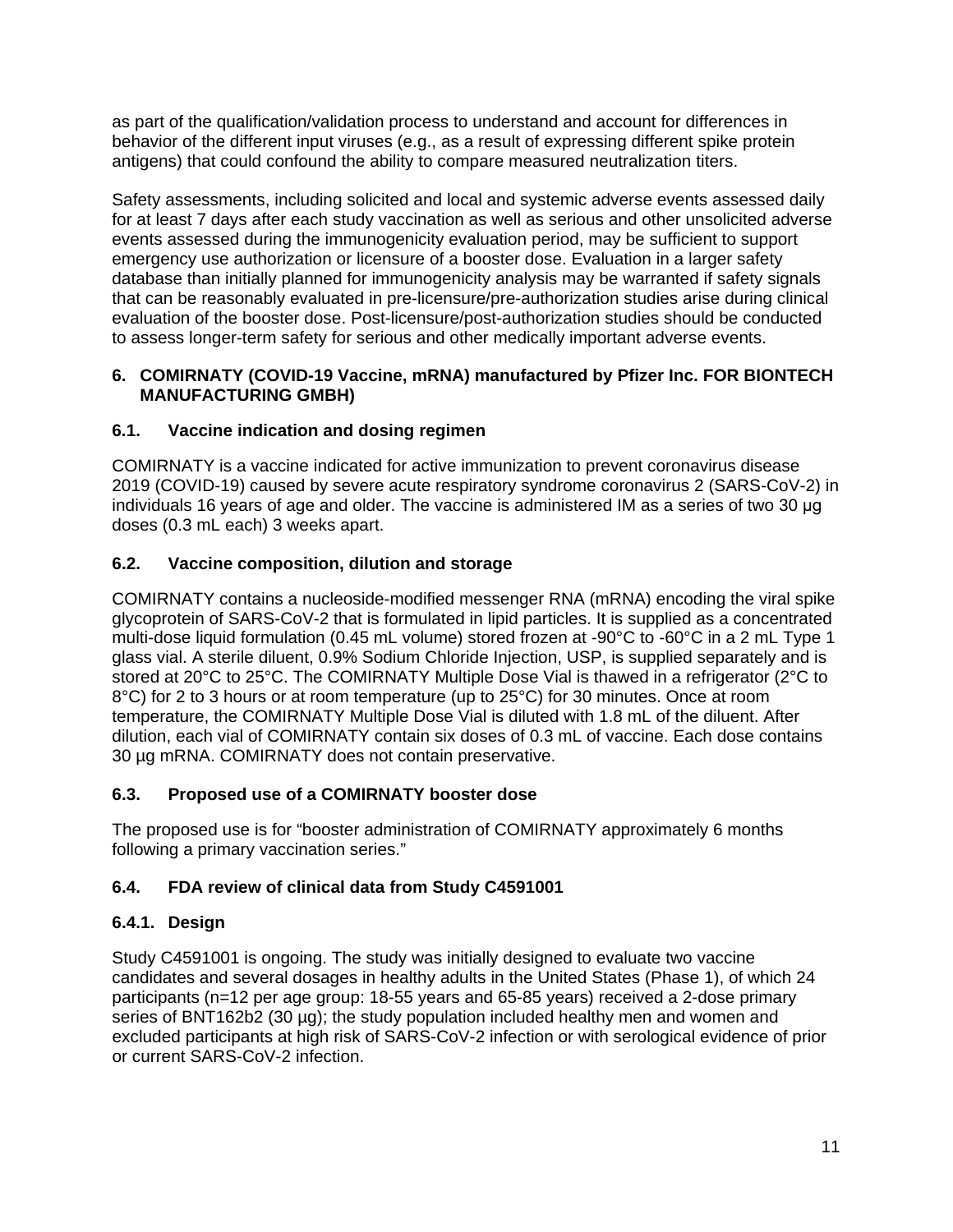The Phase 2/3 portion of the study is being conducted in the United States, Argentina, Brazil, Germany, South Africa and Turkey. Please see the Summary Basis for Regulatory Action for the approval of a 2-dose primary series of COMIRNATY for study design details. <sup>1</sup> Enrolled Phase 2/3 participants were initially stratified by age (18-55 years and >55 years), with the goal of older adults (>55 years of age) comprising 40% of the total study population. The protocol was later amended to include adolescents 16 and 17 years of age. The study population included participants at higher risk for acquiring COVID-19 and at higher risk of severe COVID-19, such as health care workers, participants with autoimmune disease, and participants with chronic but stable medical conditions such as hypertension, asthma, diabetes, and infection with HIV, hepatitis B or hepatitis C. Participants were randomized 1:1 to receive two doses of either BNT162b2 or saline placebo 3 weeks apart. Per protocol, since December 14, 2020, following issuance of the Emergency Use Authorization for the Pfizer-BioNTech COVID-19 Vaccine, Phase 2/3 participants ≥16 years of age in the vaccine and placebo groups were progressively unblinded to their treatment assignment (when eligible for vaccination per local recommendations), and participants originally randomized to placebo were offered vaccination with BNT162b2 under the study protocol with continuing follow-up for safety and COVID-19 related outcomes.

In February and March 2021, the protocol was amended to evaluate the safety and immunogenicity of booster dose of BNT162b2 in Phase 1 participants (N=12 per age cohort: 18- 55 years and 65-85 years) and a subset of Phase 2/3 adults (N=300, ages 18-55 years), who completed the 2-dose primary vaccination series with 30 µg BNT162b2. A booster dose of 30 µg BNT162b2 was administered approximately 7 to 9 months after a primary series for Phase 1 participants and approximately 6 months after a primary series for Phase 2/3 participants.

### **Immunogenicity evaluation**

The effectiveness of the booster dose is based on an immunobridging analysis from the Phase 2/3 booster participants comparing 50% neutralizing antibody titers against the reference strain (recombinant USA-WA1/2020) at 1 month after the booster dose to those observed at 1 month post-primary series among subjects without evidence of prior SARS-CoV-2 infection. Immunobridging analyses included hypothesis testing for:

- GMTs of SARS-CoV-2 neutralizing antibodies at 1 month after the booster dose vs. those values 1 month after a primary series, using a 1.5-fold non-inferiority margin as the success criterion for the lower bound of the confidence interval around the geometric mean ratio (GMR), and
- percentage of participants with seroresponse (≥4-fold rise from baseline) at 1 month after the booster dose vs. 1 month after a primary series, using a -10% non-inferiority margin as the success criterion for the lower bound of the confidence interval around the difference between seroresponse rates.

In the protocol-specified analysis of seroresponse, the baseline neutralizing antibody titer for determining seroresponse to the booster dose was the pre-Dose 1 titer (same baseline titer as used for determining seroresponse to the primary series). However, FDA also asked Pfizer to conduct a post hoc seroresponse analysis using the pre-booster dose titer as the baseline for determining the booster dose seroresponse (defined as ≥4-fold increase from the pre-booster dose baseline titer).

Exploratory analyses of neutralizing antibody titers elicited by the BNT162b2 primary series and a 30 µg BNT162b2 booster dose against the reference strain (Wuhan) of SARS-CoV-2 and the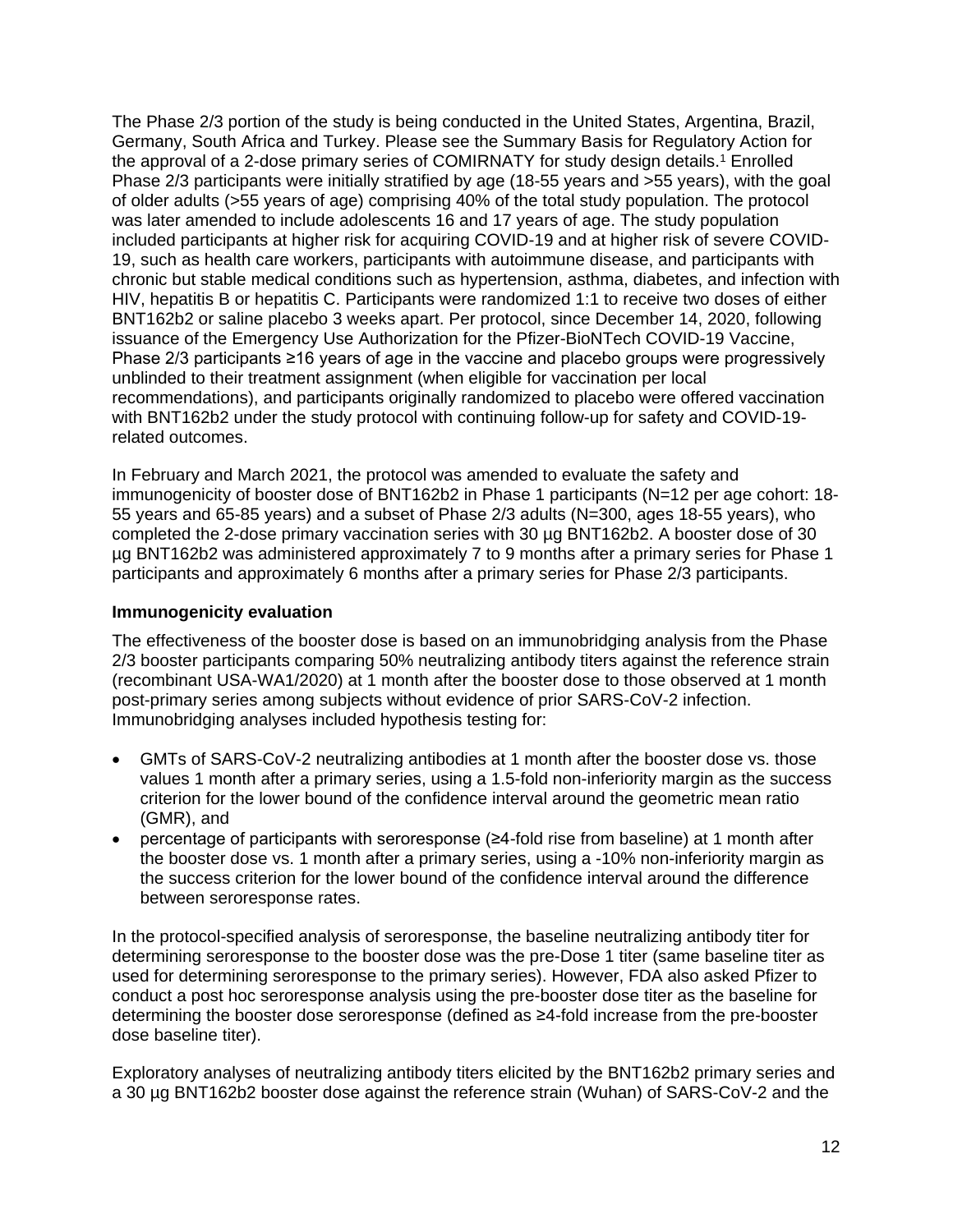Beta and Delta variants were performed using samples from the Phase 1 study population. Discussion of these exploratory analyses in this briefing document is focused on the Delta variant, since it is currently the predominant circulating variant in the US.

### **Safety evaluation**

Phase 1 participants and Phase 2/3 participants recorded reactogenicity assessments and antipyretic/pain medication use from Day 1 through Day 7 after booster in an e-diary. Reactogenicity assessments included solicited injection site reactions (pain, redness, swelling) and systemic AEs (fever, fatigue, headache, chills, vomiting, diarrhea, new or worsened muscle pain, and new or worsened joint pain). Other safety assessments included: AEs occurring within 30 minutes after each dose, non-serious unsolicited AEs from Dose 1 through 1 month after the booster dose, and serious AEs (SAEs) from the booster dose to the data cut-off date of June 17, 2021 (Phase 2/3) or May 13, 2021 (Phase 1).

### **Analysis populations pertaining to the 30 µg BNT162b2 booster dose**

- Safety: All randomized participants who received a booster dose of 30 µg BNT162b2. Analyses of reactogenicity endpoints were based on a subset of the safety population that included participants with any e-diary data reported after vaccination.
- All-available immunogenicity: All participants who received a primary series of 30 µg BNT162b2 at initial randomization, received a booster dose of 30 µg BNT162b2, and had at least 1 valid and determinate immunogenicity result after the booster dose.
- Evaluable immunogenicity: All eligible participants who received a primary series of 30 µg BNT162b2 as initially randomized, with Dose 2 received within 19-42 days after Dose 1, received a booster dose of 30 µg BNT162b2, had at least 1 valid and determinate immunogenicity result after the booster dose from a blood collection within 28-42 days after the booster dose, and had no other important protocol deviations as determined by the clinician.

# **6.4.2. Demographics and disposition**

Demographic characteristics of the Phase 1 and Phase 2/3 study participants who received a BNT162b2 (30 µg) booster dose are summarized in Table 2 below. Booster recipients were predominantly White. Phase 1 excluded individuals with comorbidities that confer risk for severe COVID-19 (i.e., obesity, diabetes with or without complications, chronic pulmonary disease, cardiovascular conditions such as hypertension, congestive heart failure, ischemic heart disease, HIV). Approximately 20% of booster recipients in Phase 2/3 had such comorbidities.

| BNTT62D2 (30 µg) Booster Dose, Safety Population | Phase 1<br><b>18-55 Years</b> | Phase 1<br><b>65-85 Years</b> | Phase 2/3<br><b>18-55 Years</b> |
|--------------------------------------------------|-------------------------------|-------------------------------|---------------------------------|
|                                                  | $N=11$                        | $N=12$                        | $N = 306$                       |
| <b>Characteristic</b>                            | $n$ (%)                       | $n$ (%)                       | n (%)                           |
| Sex: Female                                      | 9(81.8)                       | 6(50.0)                       | 166 (54.2)                      |
| Sex: Male                                        | 2(18.2)                       | 6(50.0)                       | 140 (45.8)                      |
| Age: Mean (years)                                | 38.3                          | 69.3                          | 41.2                            |
| Age: Median (years)                              | 39.0                          | 69.0                          | 42.0                            |
| Age: Min, max (years)                            | 24, 55                        | 65, 75                        | 19,55                           |
| Race: American Indian or Alaska Native           | 0                             | 0                             | 2(0.7)                          |
| Race: Asian                                      | 2(18.2)                       | 0                             | 16(5.2)                         |

#### **Table 2. Demographics and Baseline Characteristics, Phase 1 and Phase 2/3 Recipients of BNT162b2 (30 µg) Booster Dose, Safety Population**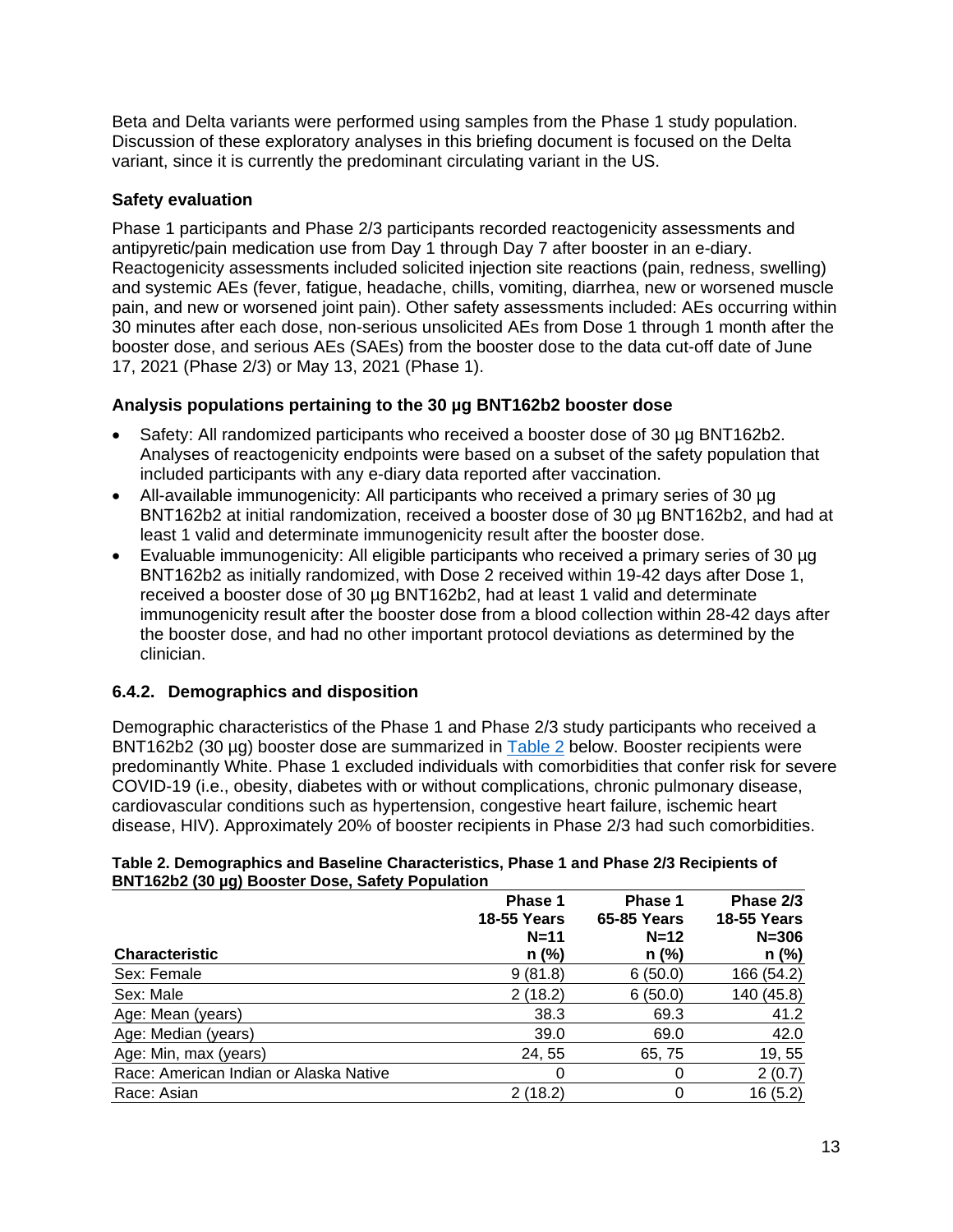|                                                        | Phase 1<br><b>18-55 Years</b> | Phase 1<br>65-85 Years | Phase 2/3<br><b>18-55 Years</b> |
|--------------------------------------------------------|-------------------------------|------------------------|---------------------------------|
|                                                        | $N=11$                        | $N=12$                 | $N = 306$                       |
| <b>Characteristic</b>                                  | $n$ (%)                       | n (%)                  | n (%)                           |
| Race: Black or African American                        | 1(9.1)                        |                        | 28 (9.2)                        |
| Race: Native Hawaiian or other Pacific Islander        |                               |                        | 1(0.3)                          |
| Race: White                                            | 8(72.7)                       | 12 (100.0)             | 249 (81.4)                      |
| Race: Multiracial                                      |                               |                        | 4(1.3)                          |
| Race: Not reported                                     | 0                             | 0                      | 6(2.0)                          |
| Ethnicity: Hispanic or Latino                          | 0                             |                        | 85 (27.8)                       |
| Ethnicity: Not Hispanic or Latino                      | (100.0)<br>11                 | 12 (100.0)             | 219 (71.6)                      |
| Ethnicity: Not reported                                |                               |                        | 2(0.7)                          |
| History of SARS-CoV-2 exposure pre-Dose 1 <sup>a</sup> | 0                             |                        | 11(3.6)                         |
| Comorbidities <sup>b</sup> : Yes                       | 0                             | 0                      | 56 (18.3)                       |
| Obese <sup>c</sup>                                     |                               |                        | 122 (39.9)                      |

a Missing data for 7 of the 306 (2.3%) Phase 2/3 participants.

b Number of participants who have 1 or more comorbidities that increase the risk of severe COVID-19 disease, characterized from medical conditions included in the Charlson comorbidity index. Phase 1: Co-morbidities that constituted risk factors for severe COVID-19 were exclusion criteria.

<sup>c</sup> Defined as BMI greater than 30 kg/m²

Among the 24 Phase 1 study participants randomized to the BNT162b2 primary series, 23 participants received a BNT162b2 (30 µg) booster dose (11 adults ages 18-55 years and 12 adults ages 65-85 years). One participant in the 18-55 year-old cohort declined to receive a BNT162b2 booster dose. All 23 Phase 1 participants who received the booster dose were included in the safety analyses, and the booster dose evaluable immunogenicity population. The disposition of Phase 2/3 study participants who received a BNT162b2 (30 µg) booster dose is summarized in Table 3 below.

#### **Table 3. Disposition of Phase 2/3 Recipients of BNT162b2 (30 µg) Booster Dose**

|                                                                             | <b>BNT162b2</b> |
|-----------------------------------------------------------------------------|-----------------|
|                                                                             | $(30 \mu g)$    |
| <b>Disposition</b>                                                          | $n^a$ (%)       |
| Selected to receive BNT162b2                                                | 312 (100.0)     |
| Safety population                                                           | 306 (98.1)      |
| Excluded because did not receive BNT162b2                                   | 6(1.9)          |
| Booster all-available immunogenicity population                             | 306 (98.1)      |
| Excluded because they did not have at least 1 valid and determinate         |                 |
| immunogenicity result after booster vaccination                             | 6(1.9)          |
| Booster evaluable immunogenicity population                                 | 268 (85.9)      |
| Without evidence of infection up to 1 month after booster dose <sup>c</sup> | 234 (75.0)      |
| Subjects excluded from booster evaluable immunogenicity population          | 44 (14.1)       |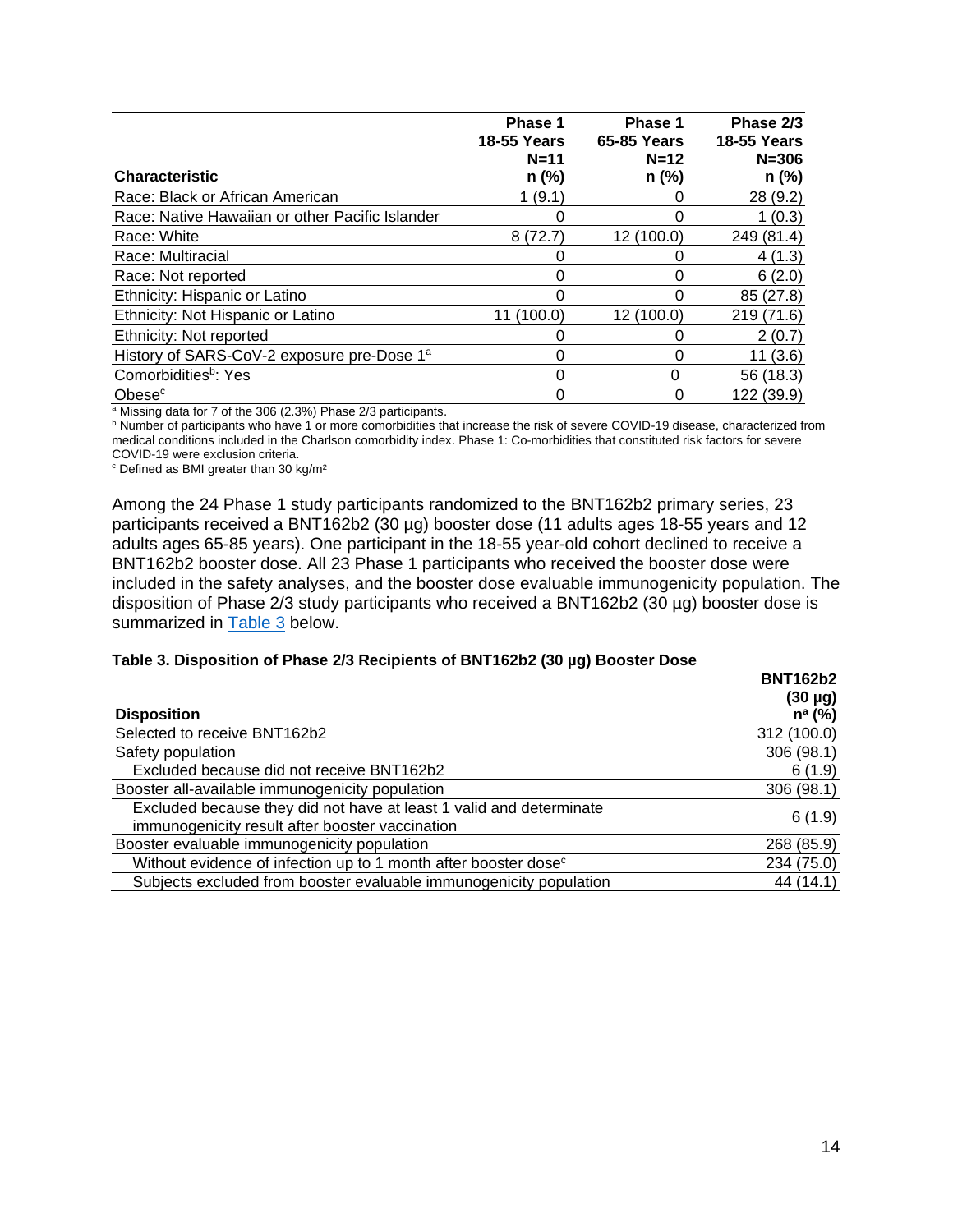| <b>Disposition</b>                                                                                               | <b>BNT162b2</b><br>$(30 \mu g)$<br>$n^a$ (%) |
|------------------------------------------------------------------------------------------------------------------|----------------------------------------------|
| Reason for exclusion (subjects may have been excluded for >1 reason)                                             |                                              |
| Did not receive Dose 2 within 19 to 42 days after Dose 1                                                         | 1(0.3)                                       |
| Did not receive BNT162b2                                                                                         | 6(1.9)                                       |
| Did not have at least 1 valid and determinate immunogenicity result within 28 to 42<br>days after booster dose   | 15(4.8)                                      |
| Had protocol deviation(s) before the 1 month post-booster evaluation deemed to<br>be important by the cliniciand | 30(9.6)                                      |
| $a_n$ n = Number of subjects with specified characteristic                                                       |                                              |

**b** Denominator for percentage calculations

<sup>c</sup> Subjects who had no serological or virological evidence (up to 1 month after receipt of booster vaccination) of past SARS-CoV-2 infection (i.e., N-binding antibody [serum] negative at Visit 1, 3, 301 (day of booster dose), and 303 (1 month after booster dose) and SARS-CoV-2 not detected by NAAT [nasal swab] at Visits 1, 2, and 301) and had a negative NAAT (nasal swab) at any unscheduled visit up to 1 month after booster dose.

 $d$  Received booster dose outside protocol-specified window of 150 to 210 days after completing the primary series (n=15); had investigational product protocol deviations (n=13); received the booster dose outside the protocol-specified window of 150 to 210 days after a primary series & had an investigational product protocol deviation (n=1); had 6 months post-primary series/pre-booster blood draw after receiving booster dose (n=1).

# **6.4.3. Timing of BNT162b2 booster administration**

The median interval between the booster dose and completion of a BNT162b2 primary series was 6.8 months (range 4.8-8.0) for Phase 2/3 participants and 8.3 months (range 7.9-8.5) for Phase 1 participants. Following the booster dose, the median follow-up time was 2.6 months (range: 2.1 to 2.9 months) for Phase 1 participants and 2.6 months (range: 1.1 to 2.8 months) for Phase 2/3 participants.

# **6.4.4. Immunogenicity evaluation**

# **Primary immunogenicity objective - 30 µg BNT162b2 booster dose**

Immunogenicity of a booster dose of BNT162b2 was assessed based on analyses of GMT ratio and seroresponse rates for neutralizing antibody titers to the reference strain.

# GMTs of neutralizing antibody titers to the reference strain

Noninferiority was assessed based on the GMT of SARS-CoV-2 neutralizing titers 1 month after the booster dose compared to 1 month after completion of a primary vaccination series using a 1.5-fold margin. The GMT ratio was calculated as the mean of the difference of logarithmically transformed titers for each participant (i.e., later time point minus earlier time point) and exponentiating the mean. The associated 2-sided 97.5% CIs were obtained by constructing CIs using Student's t-distribution for the mean difference on the logarithmic scale and exponentiating the confidence limits. For assessment of an adequate GMT booster response the criteria for success were met if the lower bound of the 2-sided 97.5% CI for the GMT ratio was >0.67 and the point estimate of the GMT ratio was ≥0.8.

Among Phase 2/3 participants in the booster evaluable immunogenicity population, the 50% neutralizing GMTs at 1 month after booster dose were approximately 3-fold higher than those observed at 1 month post-primary series and met the immunobridging success criteria for GMTs against the reference strain, as shown in Table 4 below.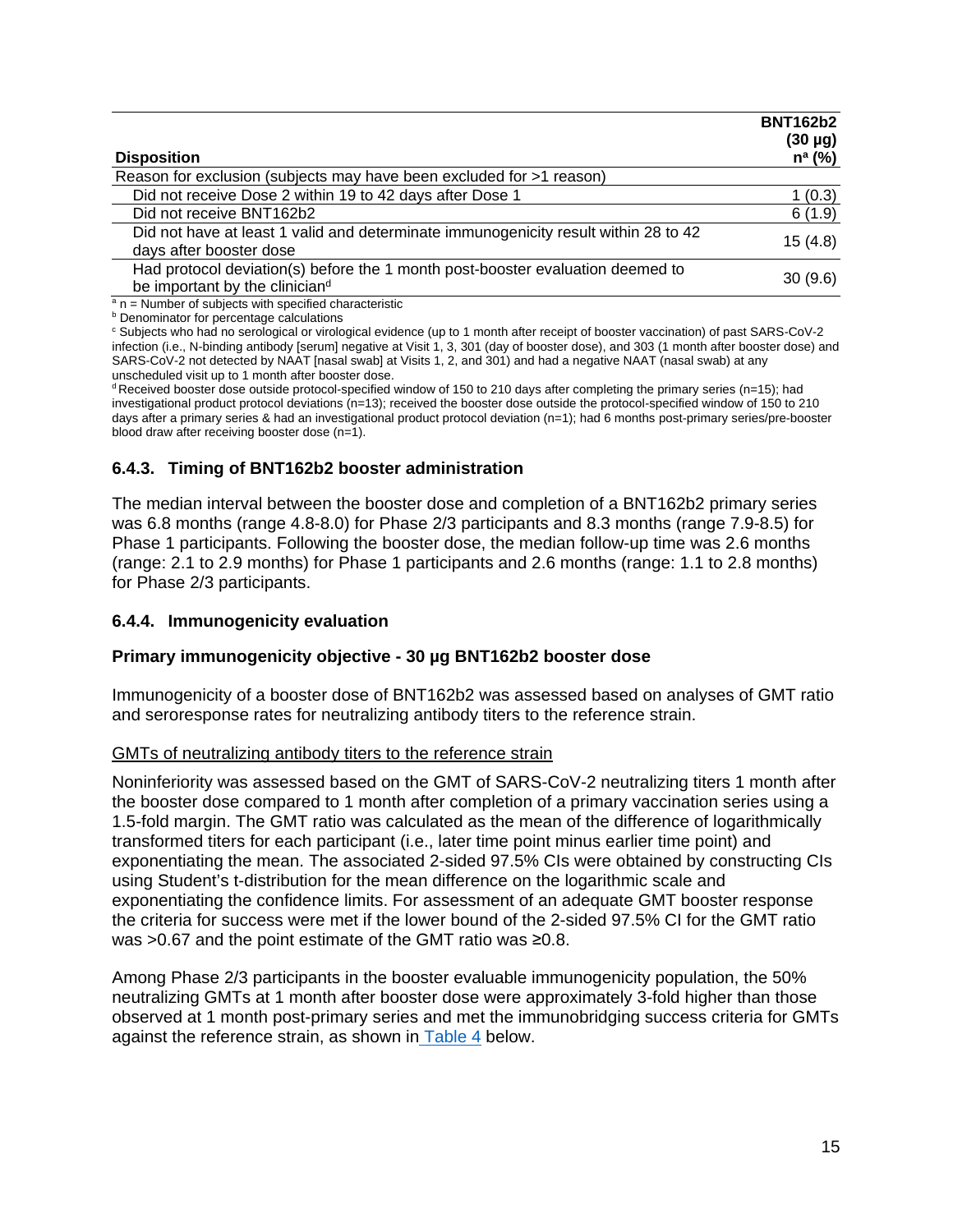**Table 4. SARS-CoV-2 Neutralizing GMTs at 1 Month Post-Booster and 1 Month Post-Primary Series in Phase 2/3 BNT162b2 Participantsa Without Evidence of SARS-CoV-2 Infection up to 1 Month After Booster, Based on SARS-CoV-2 Plaque Reduction Neutralization Assay-NT50 with Reference Strain**

| <b>GMT (95% CI)</b><br><b>1 Month Post-Primary Series</b><br>$N^b = 210$ | <b>GMT (95% CI)</b><br>1 Month Post-Booster<br>$N^b = 210$ | <b>GMT Ratio (97.5% CI)</b><br>Post-Booster/<br><b>Post-Primary Series</b> |
|--------------------------------------------------------------------------|------------------------------------------------------------|----------------------------------------------------------------------------|
| 753.7                                                                    | 2476.4                                                     | 3.3                                                                        |
| (658.2, 863.1)                                                           | (2210.1, 2774.9)                                           | (2.8, 3.9)                                                                 |

GMT: geometric mean titer. Assay: SARS-CoV-2 plaque reduction neutralization assay- NT50, reference strain: recombinant USA WA1/2020.

a Booster evaluable immunogenicity population pertaining to 30 µg BNT162b2. Participants were 18 through 55 years of age. b N = Number of Phase 2/3 participants with valid and determinate assay results for the specified assay at the given dose/sampling time point within specified window.

<sup>c</sup> Noninferiority is declared if the lower limit of the 2-sided 97.5% CI for the GMT ratio is greater than 0.67 and the point estimate of the GMT ratio is ≥0.8.

#### Rates of neutralizing antibody seroresponse to the reference strain

Noninferiority was assessed based on the difference in percentages of participants with defined as a ≥4-fold rise from baseline (before Dose 1), at 1 month after booster dose and at 1 month after the primary series. If the baseline measurement was below the assay lower limit of quantification (LLOQ), a postvaccination titer of  $\geq 4 \times$  LLOQ was considered a seroresponse. Noninferiority was demonstrated if the lower limit of the 97.5% CI for the difference in percentages of participants with seroresponse (1 month post-booster minus 1 month postprimary series) was greater than -10%.

Based on booster seroresponse defined as at least 4-fold rise *relative to pre-Dose 1*, the difference in seroresponse rates was 1.5% (97.5% CI: -0.7%, 3.7%), which met the immunobridging success criterion for seroresponse rates against the reference strain. The percentage of Phase 2/3 participants 18 through 55 years of age with seroresponse was 99.5% at 1 month post-booster and 98.0% at 1 month post-primary series.

#### Additional analysis of rates of neutralizing antibody seroresponse to the reference strain

FDA requested that Pfizer perform a post hoc immunobridging analysis of seroresponse rates against the reference strain using the pre-booster titer as the baseline titer for determining booster dose seroresponse. As shown in **Table 5** below, the booster dose seroresponse rate, with seroresponse defined as at least 4-fold rise relative to the *pre-booster* titer, was 93.9%. The difference in seroresponse rates in this post hoc analysis was -3.9% (95% CI: -8.2%, 0.4%).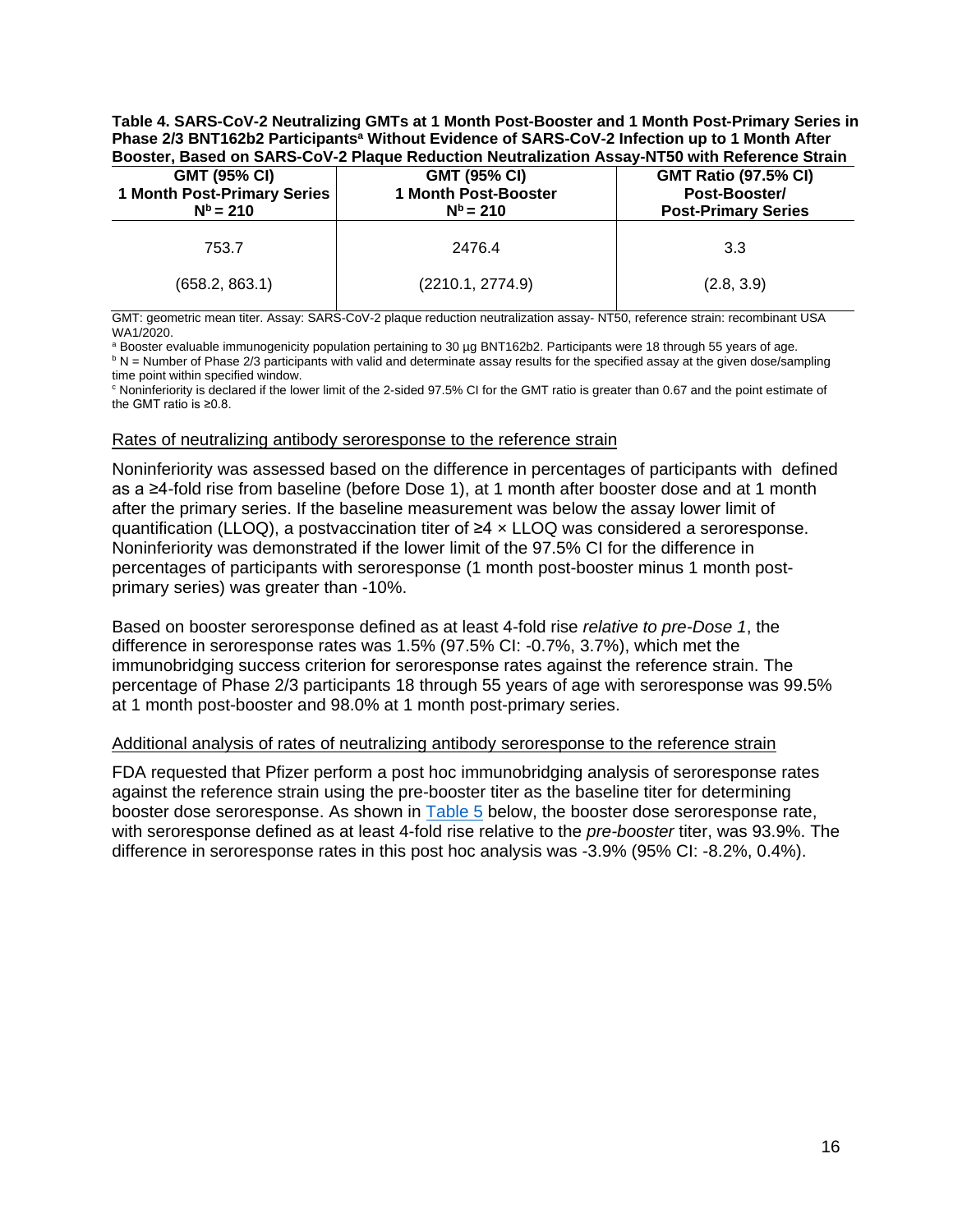**Table 5. Seroresponse Rates at 1 Month Post-Booster Dosea and 1 Month Post-Primary Seriesb in Phase 2/3 BNT162b2 Participants<sup>c</sup> Without Evidence of SARS-CoV-2 Infection up to 1 Month After Booster, Based on SARS-CoV-2 Plaque Reduction Neutralization Assay-NT50 with Reference Strain**

| % with $\geq$ 4-fold Rise from<br><b>Baseline to 1 Month After</b><br><b>Primary Seriesd</b><br>(95% CI)<br>$N = 179$ | % with ≥4-fold Rise from Pre-<br><b>Booster to 1 Month After</b><br><b>Booster</b><br>(95% CI)<br>$N = 179$ | <b>Difference in Seroresponse Rate</b><br>(1 month post-booster minus 1<br>month post-primary series)<br>$(95% \text{ Cl})$ |
|-----------------------------------------------------------------------------------------------------------------------|-------------------------------------------------------------------------------------------------------------|-----------------------------------------------------------------------------------------------------------------------------|
| 97.8                                                                                                                  | 93.9                                                                                                        | $-3.9$                                                                                                                      |
| (94.4, 99.4)                                                                                                          | (89.3, 96.9)                                                                                                | $(-8.2, 0.4)$                                                                                                               |

Assay: SARS-CoV-2 plaque reduction neutralization assay-NT50, reference strain: recombinant USA WA1/2020.<br><sup>a</sup> Seroresponse defined as at least 4-fold rise relative to pre-booster; if the baseline measurement was below LLOQ postvaccination titer of ≥4 × LLOQ was considered a seroresponse.

 $^{\rm b}$  Seroresponse defined as at least 4-fold rise relative to pre-Dose 1; if the baseline measurement was below LLOQ, a postvaccination titer of ≥4 × LLOQ was considered a seroresponse.

<sup>c</sup> Booster evaluable immunogenicity population pertaining to 30 µg BNT162b2

 $d\%$ : n/N. n = number of Phase 2/3 participants with seroresponse for the given assay at the given dose/sampling time point. N = number of subjects with valid and determinate assay results for the specified assay at baseline, pre-booster dose, 1 month after primary series and 1 month after the booster dose within the specified window.

### **Exploratory immunogenicity analyses against the Delta variant**

In response to FDA's request for immunogenicity data to support effectiveness of a BNT162b2 booster dose against the Delta variant, Pfizer submitted exploratory descriptive analyses of data available to date from Phase 1 study participants who received a booster dose (11 adults ages 18-55 years and 12 adults ages 65-85 years). These data are summarized in Table 6 below. A very limited number of sera samples were available for this analysis. In addition, the data were generated using non-validated SARS-CoV-2 plaque reduction neutralization assays with the reference strain (USA-WA1/2020) and the Delta variant; the relative sensitivity of the two assays is not known.

#### **Table 6. SARS-CoV-2 Neutralizing GMTs at 1 Month Post-Booster and 1 Month Post-Primary Series, Phase 1 Recipients of BNT162b2 (30 µg) Boostera Without Evidence of SARS-CoV-2 Infection Up to 1 Month After Booster, Based on SARS-CoV-2 Plaque Reduction Neutralization Assay with Reference and Delta Variant Strains**

|                     |                                       | 18-55 Years of Age<br>$N=11$ | 65-85 Years of Age<br>$N=12$ |
|---------------------|---------------------------------------|------------------------------|------------------------------|
| <b>Assay Target</b> | <b>Time Point</b>                     | <b>GMT</b><br>(95% CI)       | GMT<br>(95% CI)              |
| Reference strain    | 1 Month post-Primary<br><b>Series</b> | 310.1<br>(203.3, 473.0)      | 195.8<br>(114.7, 334.4)      |
|                     | 1 Month post-Booster                  | 1546.4<br>(896.9, 2666.0)    | 1612.7<br>(875.5, 2970.8)    |
| Delta variant       | 1 Month post-Primary<br><b>Series</b> | 241.0<br>(180.1, 322.4)      | 123.4<br>(70.2, 216.9)       |
|                     | 1 Month post-Booster                  | 1321.0<br>(698.5, 2498.3)    | 1478.9<br>(734.9, 2975.8)    |

GMT = geometric mean titer. Assay: SARS-CoV-2 neutralization assay, SARS-CoV-2 strains: recombinant USA WA1/2020 (reference), B.1.617.2 (Delta).

a Booster all-available immunogenicity population pertaining to 30 µg BNT162b2

 $b$  N = number of Phase 1 participants with valid and determinate assay results for the specified assays at the given dose/sampling time point.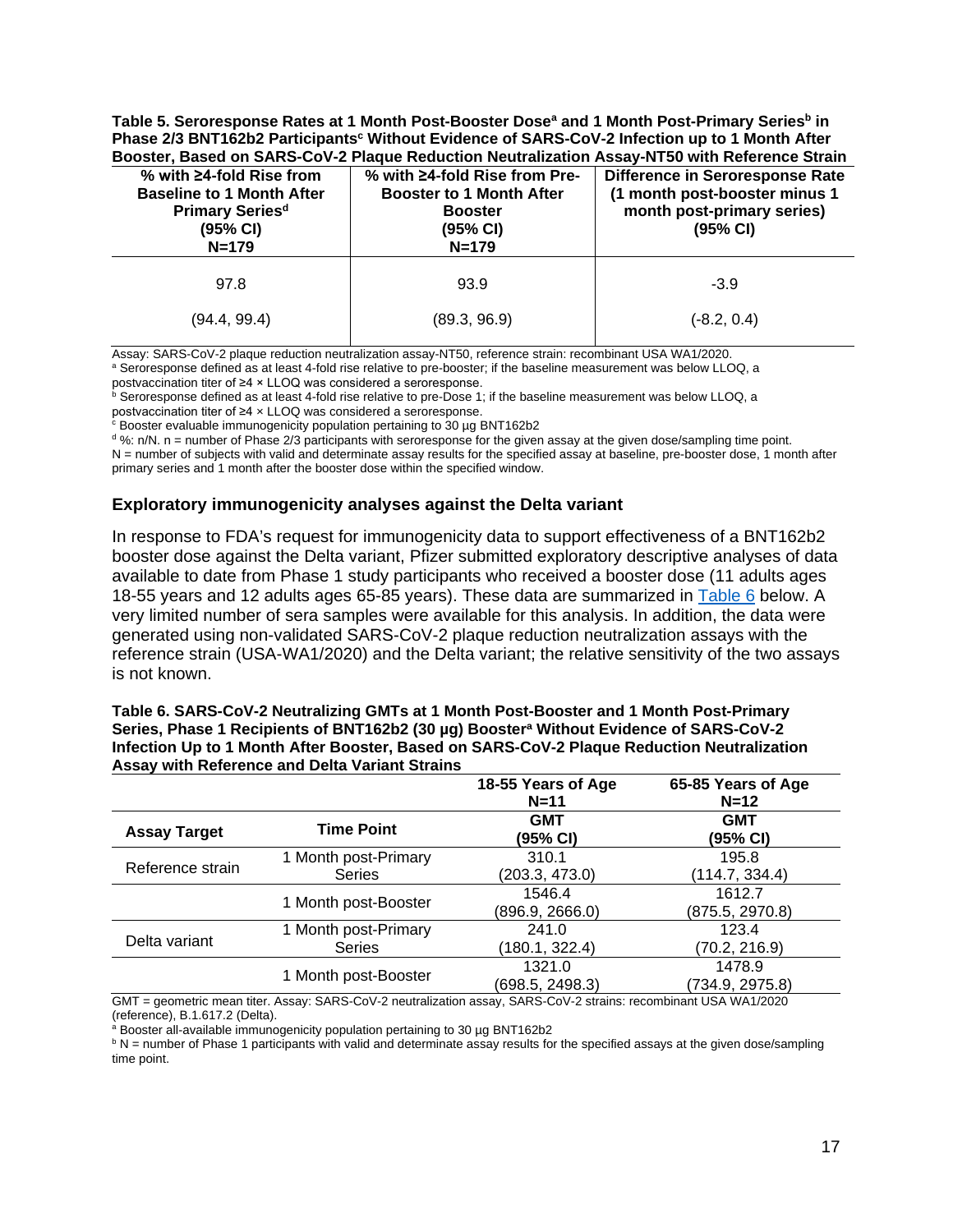### **6.4.5. Safety evaluation**

### **Overview of adverse events**

Of the 306 Phase 2/3 participants 18 through 55 years of age in the booster safety population, 289 (94.4%) recorded local and systemic solicited adverse reactions (ARs) in an e-diary within 7 days following vaccination. Overall, 83.0% of participants reported any local reaction and 77.2% reported any systemic reaction. With respect to unsolicited adverse events, 44 (14.4%) reported at least 1 AE from booster to 1 month thereafter. Events considered by the study investigator to be related to study intervention were reported by 24 participants (7.8%). There was one serious adverse event (SAE) of an acute myocardial infarction that occurred 2 months after booster dose; this was characterized as unrelated to the booster dose. There were no events leading to withdrawal reported through 1 month after booster dose administration. No study participants in this Phase 2/3 booster group died.

Of the 23 Phase 1 booster recipients (i.e., 11 adults 18-55 years of age and 12 adults 65-85 years of age), 73.9% of participants reported any local reaction and 78.2% reported any systemic reaction. None of these 23 participants reported any AEs from booster to 1 month thereafter. There were no SAEs, events leading to withdrawal through 1 month after booster dose administration, and no deaths.

#### **Immediate AEs**

No participants reported immediate hypersensitivity or anaphylaxis after the BNT162b2 booster dose.

#### **Solicited adverse reactions**

The frequencies of local and systemic adverse reactions within 7 days of booster in the 289 Phase 2/3 participants with evaluable e-diary data are summarized in Table 7 and Table 8. These tables also include post-Dose 1 and post-Dose 2 data from the reactogenicity subset of the blinded Phase 2/3 portion of C4591001 and post-booster safety data from a small group of Phase 1 participants 65 through 85 years of age as points for comparison. Among the 289 Phase 2/3 booster recipients with evaluable e-diary data, injection site pain (83.0%) was the most frequent solicited adverse reaction, following by fatigue (63.7%) and headache (48.4%). The mean duration (not shown in tables) of pain at the injection site was 2.6 days (range 1 to 8 days), 2.2 days for redness (range 1 to 15 days), 2.2 days for swelling (range 1 to 8 days), 2.4 days for fatigue (range 1 to 30 days), and 2.1 days for headache (range 1 to 8 days). Severe solicited ARs were uncommon following the booster dose, with the most frequently reported severe solicited ARs being fatigue (4.5%) and muscle pain (1.4%) among participants 18 through 55 years of age. No Grade 4 local or systemic AR was reported after the booster dose. There were no notable differences in the frequency or duration of local and systemic ARs following the booster dose as compared to those reported following Dose 2 by the 2682 participants 16 through 55 years of age from the blinded Phase 2/3 portion of C4591001.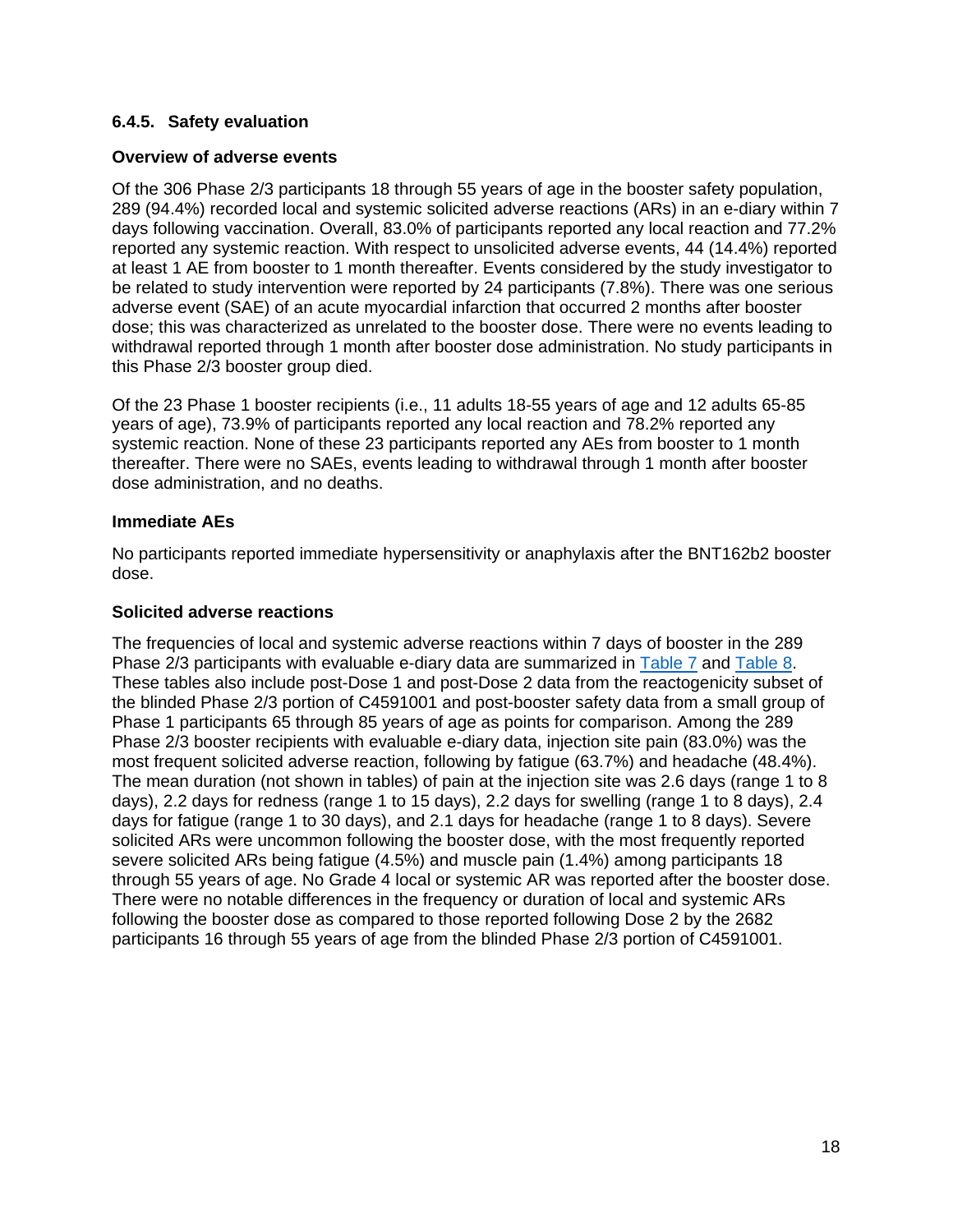| Dose 1             |             | <b>Booster</b>           | <b>Booster</b>                                                           |
|--------------------|-------------|--------------------------|--------------------------------------------------------------------------|
| <b>16-55 Years</b> |             | <b>18-55 Years</b>       | <b>65-85 Years</b>                                                       |
|                    |             | Phase 2/3                | Phase 1                                                                  |
| N=2899a            |             | $N = 289b$               | $N=12^c$                                                                 |
| $n$ (%)            | $n$ (%)     | n (%)                    | n (%)                                                                    |
|                    |             |                          |                                                                          |
| 2426 (83.7)        | 2101 (78.3) | 240 (83.0)               | 8(66.7)                                                                  |
| 1464 (50.5)        | 1274 (47.5) | 174 (60.2)               | 8(66.7)                                                                  |
| 923(31.8)          | 788 (29.4)  | 65 (22.5)                | 0(0.0)                                                                   |
| 39(1.3)            | 39(1.5)     | 1(0.3)                   | 0(0.0)                                                                   |
|                    |             |                          |                                                                          |
| 184 (6.3)          | 183 (6.8)   | 23(8.0)                  | 0(0.0)                                                                   |
| 124 (4.3)          | 110(4.1)    | 13 (4.5)                 | 0(0.0)                                                                   |
| 54 (1.9)           | 66 (2.5)    | 9(3.1)                   | 0(0.0)                                                                   |
| 6(0.2)             | 7(0.3)      | 1(0.3)                   | 0(0.0)                                                                   |
|                    |             |                          |                                                                          |
| 156(5.4)           | 151(5.6)    | 17(5.9)                  | 0(0.0)                                                                   |
| 113(3.9)           | 90(3.4)     | 10(3.5)                  | 0(0.0)                                                                   |
| 36(1.2)            | 50(1.9)     | 7(2.4)                   | 0(0.0)                                                                   |
| 7(0.2)             | 11(0.4)     | 0(0.0)                   | 0(0.0)                                                                   |
|                    |             | <b>Blinded Phase 2/3</b> | Dose 2<br><b>16-55 Years</b><br><b>Blinded Phase 2/3</b><br>$N = 2682^a$ |

**Table 7. Frequency of Solicited Local Reactions by Severity, Within 7 Days After Dose 2 Compared to After Booster Dose of BNT162b2 30 µg Among Participants in Phase 1/2/3 Study C4591001**

Adverse reactions were collected in the electronic diary (e-diary) from Day 1 through Day 7 after the booster dose. N: Number of subjects reporting at least 1 yes or no response for the specified reaction after the specified dose. n: number of subjects with the specified characteristic.

%: n/N.

<sup>a</sup> Reactogenicity subset of participants from the blinded, placebo-controlled Phase 2/3 portion of C4591001<br><sup>b</sup> Recipients of booster dose of BNT162b2 (from P2/P3 portion of study after unblinding) with e-diary data

<sup>c</sup> Recipients of booster dose of BNT162b2 from Phase 1 vaccine candidate and dose-ranging portion of C4591001

<sup>d</sup> Mild: does not interfere with activity; moderate: interferes with activity; severe: prevents daily activity.

<sup>e</sup> Mild: 2.0 to 5.0 cm; moderate: 5.0 to 10.0 cm; severe: >10.0 cm.

#### **Table 8. Frequency of Solicited Systemic Reactions, by Severity, Within 7 Days After Dose 2 Compared to After Booster Dose of BNT162b2 30 µg Among Participants in Phase 1/2/3 Study C4591001**

|                          | Dose 1                   | Dose 2                   | <b>Booster</b>     | <b>Booster</b>     |
|--------------------------|--------------------------|--------------------------|--------------------|--------------------|
|                          | <b>16-55 Years</b>       | <b>16-55 Years</b>       | <b>18-55 Years</b> | <b>65-85 Years</b> |
|                          | <b>Blinded Phase 2/3</b> | <b>Blinded Phase 2/3</b> | Phase 2/3          | Phase 1            |
|                          | $N = 2899$               | $N = 2682$               | $N = 289$          | $N=12$             |
|                          | $n$ (%)                  | $n$ (%)                  | n (%)              | n (%)              |
| Fatigue                  |                          |                          |                    |                    |
| Any                      | 1431 (49.4)              | 1649 (61.5)              | 185 (63.8)         | 5(41.7)            |
| Mild <sup>a</sup>        | 760 (26.2)               | 558 (20.8)               | 69 (23.8)          | 2(16.7)            |
| Moderate                 | 630 (21.7)               | 949 (35.4)               | 103 (35.5)         | 3(25.0)            |
| Severe                   | 41 (1.4)                 | 142(5.3)                 | 13 (4.5)           | 0(0.0)             |
| Headache                 |                          |                          |                    |                    |
| Any                      | 1262 (43.5)              | 1448 (54.0)              | 140 (48.4)         | 5(41.7)            |
| Mild <sup>a</sup>        | 785 (27.1)               | 699 (26.1)               | 83 (28.7)          | 4(33.3)            |
| Moderate                 | 444 (15.3)               | 469 (17.5)               | 54(18.7)           | 1(8.3)             |
| Severe                   | 33(1.1)                  | 91(3.4)                  | 3(1.0)             | 0(0.0)             |
| New/worsened muscle pain |                          |                          |                    |                    |
| Any                      | 664 (22.9)               | 1055 (39.3)              | 113 (39.1)         | 4(33.3)            |
| Mild <sup>a</sup>        | 353 (12.2)               | 441 (16.4)               | 52 (18.0)          | 2(16.7)            |
| Moderate                 | 296 (10.2)               | 552 (20.6)               | 57 (19.7)          | 2(16.7)            |
| Severe                   | 15(0.5)                  | 62(2.3)                  | 4(1.4)             | 0(0.0)             |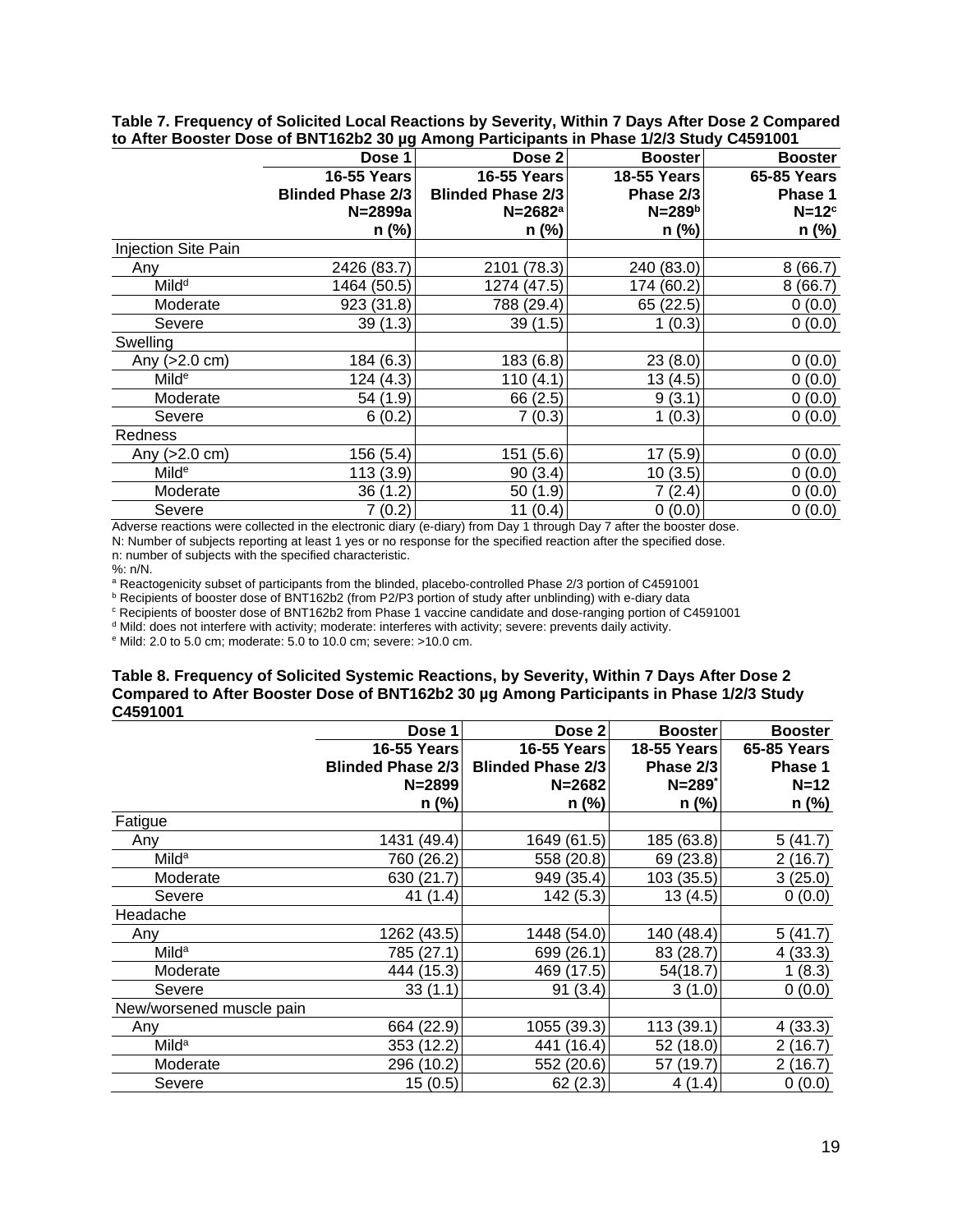|                             | Dose 1                   | Dose <sub>2</sub>        | <b>Booster</b>     | <b>Booster</b>     |
|-----------------------------|--------------------------|--------------------------|--------------------|--------------------|
|                             | <b>16-55 Years</b>       | <b>16-55 Years</b>       | <b>18-55 Years</b> | <b>65-85 Years</b> |
|                             | <b>Blinded Phase 2/3</b> | <b>Blinded Phase 2/3</b> | Phase 2/3          | Phase 1            |
|                             | $N = 2899$               | $N = 2682$               | $N=289$            | $N=12$             |
|                             | $n$ (%)                  | n (%)                    | n (%)              | n (%)              |
| Chills                      |                          |                          |                    |                    |
| Any                         | 479 (16.5)               | 1015 (37.8)              | 84 (29.1)          | 2(16.7)            |
| <b>Milda</b>                | 338 (11.7)               | 477 (17.8)               | 37 (12.8)          | 0(0.0)             |
| Moderate                    | 126 (4.3)                | 469 (17.5)               | 44 (15.2)          | 2(16.7)            |
| Severe                      | 15(0.5)                  | 69 (2.6)                 | 3(1.0)             | 0(0.0)             |
| New/worsened joint pain     |                          |                          |                    |                    |
| Any                         | 342 (11.8)               | 638 (23.8)               | 73 (25.3)          | 2(16.7)            |
| <b>Milda</b>                | 200 (6.9)                | 291 (10.9)               | 36 (12.5)          | 0(0.0)             |
| Moderate                    | 137(4.7)                 | 320 (11.9)               | 36 (12.5)          | 2(16.7)            |
| Severe                      | 5(0.2)                   | 27(1.0)                  | 1(0.3)             | 0(0.0)             |
| Diarrhea                    |                          |                          |                    |                    |
| Any                         | 309 (10.7)               | 269 (10.0)               | 25(8.7)            | 0(0.0)             |
| <b>Mild</b> <sup>b</sup>    | 251(8.7)                 | 219(8.2)                 | 21(7.3)            |                    |
| Moderate                    | 55 (1.9)                 | 44 (1.6)                 | 4(1.4)             |                    |
| Severe                      | 3(0.1)                   | 6(0.2)                   | $\overline{0}$     |                    |
| Vomiting                    | 34(1.2)                  | 58 (2.2)                 | 5(1.7)             | 0(0.0)             |
| Mild <sup>c</sup>           | 29 (1.0)                 | 42 (1.6)                 | 5(1.7)             |                    |
| Moderate                    | 5(0.2)                   | 12(0.4)                  | 0(0.0)             |                    |
| Severe                      | 0(0.0)                   | 4(0.1)                   | 0(0.0)             |                    |
| Fever                       |                          |                          |                    |                    |
| ≥38.0°C                     | 119(4.1)                 | 440 (16.4)               | 25(8.7)            | 0(0.0)             |
| ≥38.0 to 38.4°C             | 86 (3.0)                 | 254 (9.5)                | 12(4.2)            |                    |
| >38.4 to 38.9°C             | 25(0.9)                  | 146 (5.4)                | 12 (4.2)           |                    |
| >38.9 to 40.0°C             | 8(0.3)                   | 39 (1.5)                 | 1(0.3)             |                    |
| $>40.0^{\circ}$ C           | 0(0.0)                   | 1(0.0)                   | 0(0.0)             |                    |
| Antipyretic or pain         | 805 (27.8)               | 1213 (45.2)              | 135 (46.7)         | 4(33.3)            |
| medication use <sup>d</sup> |                          |                          |                    |                    |

N = Number of participants reporting at least 1 yes or no response for the specified reaction after the specified dose.

 $n =$  Number of participants with the specified reaction.

%: n/N

\* For fatigue, n=290 due to one participant reporting it directly rather than through e-diary

a Mild: does not interfere with activity; Moderate: some interference with activity; Severe: prevents daily activity.

<sup>b</sup> Mild: 2 to 3 loose stools in 24 hours; Moderate: 4 to 5 loose stools in 24 hours; Severe: 6 or more loose stools in 24 hours.

<sup>c</sup> Mild: 1 to 2 times in 24 hours; Moderate: >2 times in 24 hours; Severe: requires intravenous hydration

<sup>d</sup> Severity was not collected for use of antipyretic or pain medication

Table 9 presents the unsolicited AEs obtained from the 306 Phase 2/3 booster recipients through 1 month after a booster dose. The most common unsolicited AE was lymphadenopathy (n=16; 5.2%), which was reported at a higher rate than following primary series doses (0.4%). Most events of lymphadenopathy following the booster dose (n=15) were mild to moderate in severity and lasted between 2 to 8 days. Two cases of mild lymphadenopathy were reported as ongoing and resolving at the time of last assessment. One severe event of lymphadenopathy was reported by one participant with an onset at 2 days post-Dose 3 and recovered/resolved 5 days from onset. Other unsolicited AEs occurring in more than one subject included nausea (0.7%), injection site pain (0.7%), pain (0.7%), back pain (0.7%), neck pain (0.7%), headache (0.7%), anxiety (0.7%), and contact dermatitis (0.7%). There were no reported AEs in the 1 month after the booster Dose in the Phase 1 subjects (n=23).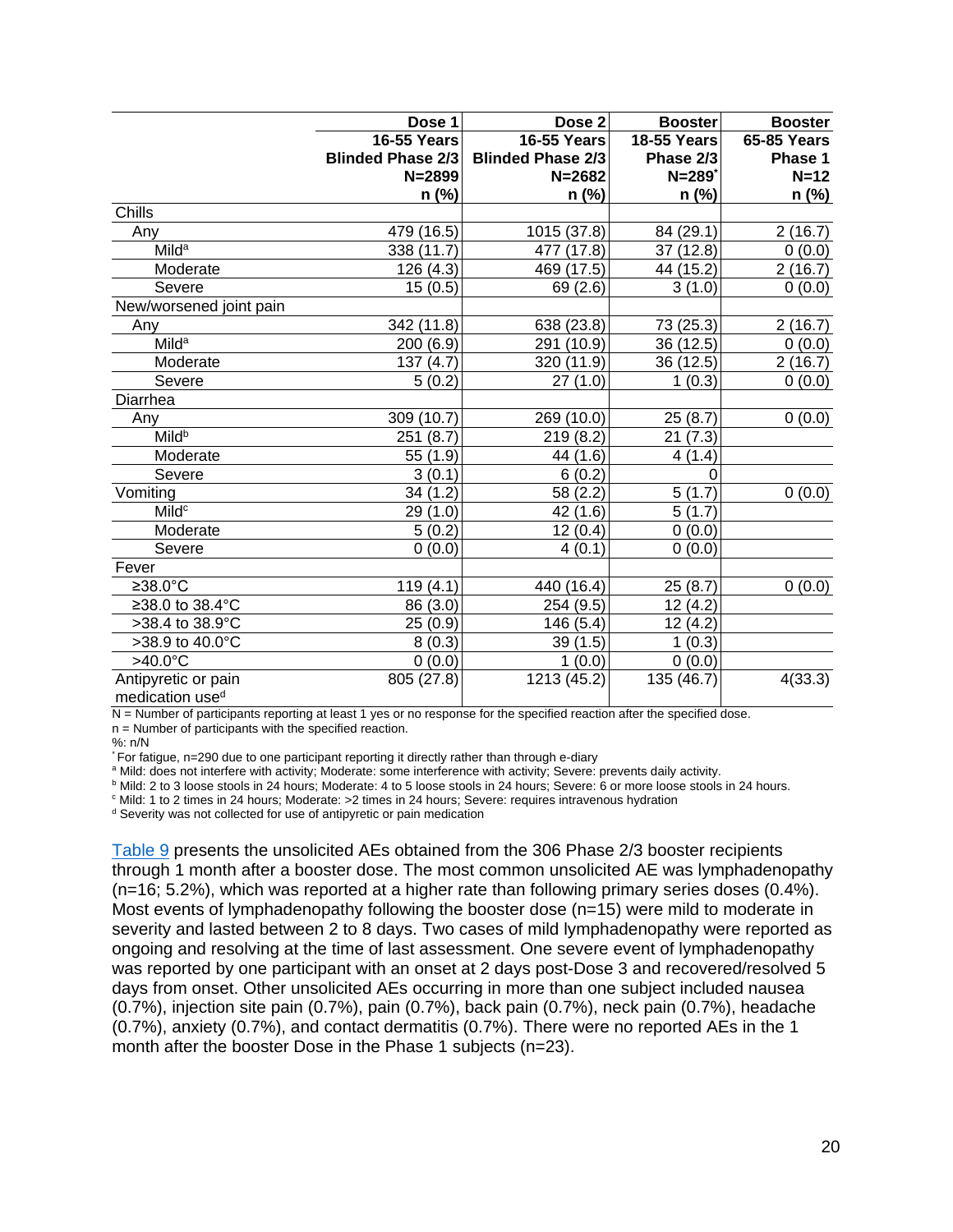| <b>System Organ Class</b>                            |         |
|------------------------------------------------------|---------|
| <b>Preferred Term</b>                                | n (%)   |
| Blood and lymphatic system disorders                 | 16(5.2) |
| Lymphadenopathy                                      | 16(5.2) |
| Gastrointestinal disorders                           | 4(1.3)  |
| Nausea                                               | 2(0.7)  |
| General disorders and administration site conditions | 8(2.6)  |
| Injection site pain                                  | 2(0.7)  |
| Pain                                                 | 2(0.7)  |
| Musculoskeletal and connective tissue disorders      | 7(2.3)  |
| Back pain                                            | 2(0.7)  |
| Neck pain                                            | 2(0.7)  |
| Nervous system disorders                             | 5(1.6)  |
| Headache                                             | 2(0.7)  |
| Psychiatric disorders                                | 2(0.7)  |
| Anxietv                                              | 2(0.7)  |
| Skin and subcutaneous tissue disorders               | 3(1.0)  |
| Dermatitis contact                                   | 2(0.7)  |

**Table 9. Unsolicited Adverse Events Reported by ≥2 Phase 2/3 Participants from Booster Dose to 1 Month After Booster Dose, Phase 2/3 Booster Safety Population (N=306)**

n = Number of Phase 2/3 participants reporting at least 1 occurrence of the specified event.

N = number of Phase 2/3 participants in the specified group. This value is the denominator for the percentage calculations.

After the 1-month post-booster monitoring period, one additional AE of acute myocardial infarction was reported as an unrelated serious AE on Day 62 post-booster dose that was recovered/resolved with sequelae. FDA reviewed the details of the serious AE and agrees with Pfizer's assessment that the event was unrelated to vaccination. No other serious AEs were reported during follow-up after the booster dose, and no participants were withdrawn due to AEs.

Aside from lymphadenopathy (described above), other adverse events of clinical interest identified from Study C4591001 and post-authorization use include myocarditis/pericarditis, anaphylaxis, appendicitis, and Bell's palsy. No cases of myocarditis, pericarditis, anaphylaxis, appendicitis, or Bell's Palsy were reported by Phase 1 or Phase 3 booster dose recipients through the data cutoff dates (May 13, 2021 and June 17, 2021, respectively).

#### **6.4.6. COVID-19 cases among C4591001 study participants during the Delta variant surge**

Responding to an FDA request, Pfizer performed a post hoc analysis of protocol-specified COVID-19 cases accrued during the period of July 1, 2021 through August 31, 2021 (corresponding to the Delta variant surge) among participants 16 years of age and older who completed the 2-dose primary series. The analysis compared rates of COVID-19 among participants who completed the 2-dose primary series early in the study (i.e., those who were originally randomized to BNT162b2) vs. those who completed the 2-dose primary series later in the study (i.e., those who were originally randomized to placebo and then crossed over to BNT162b2). Study participants included in the analysis were those who remained at risk for first occurrence of COVID-19 following the BNT162b2 primary series (i.e., participants who previously reported COVID-19 or who received additional study vaccinations after the primary series were excluded). The analysis used data extracted on September 2, 2021 from the study's live database; the datasets were not submitted to FDA.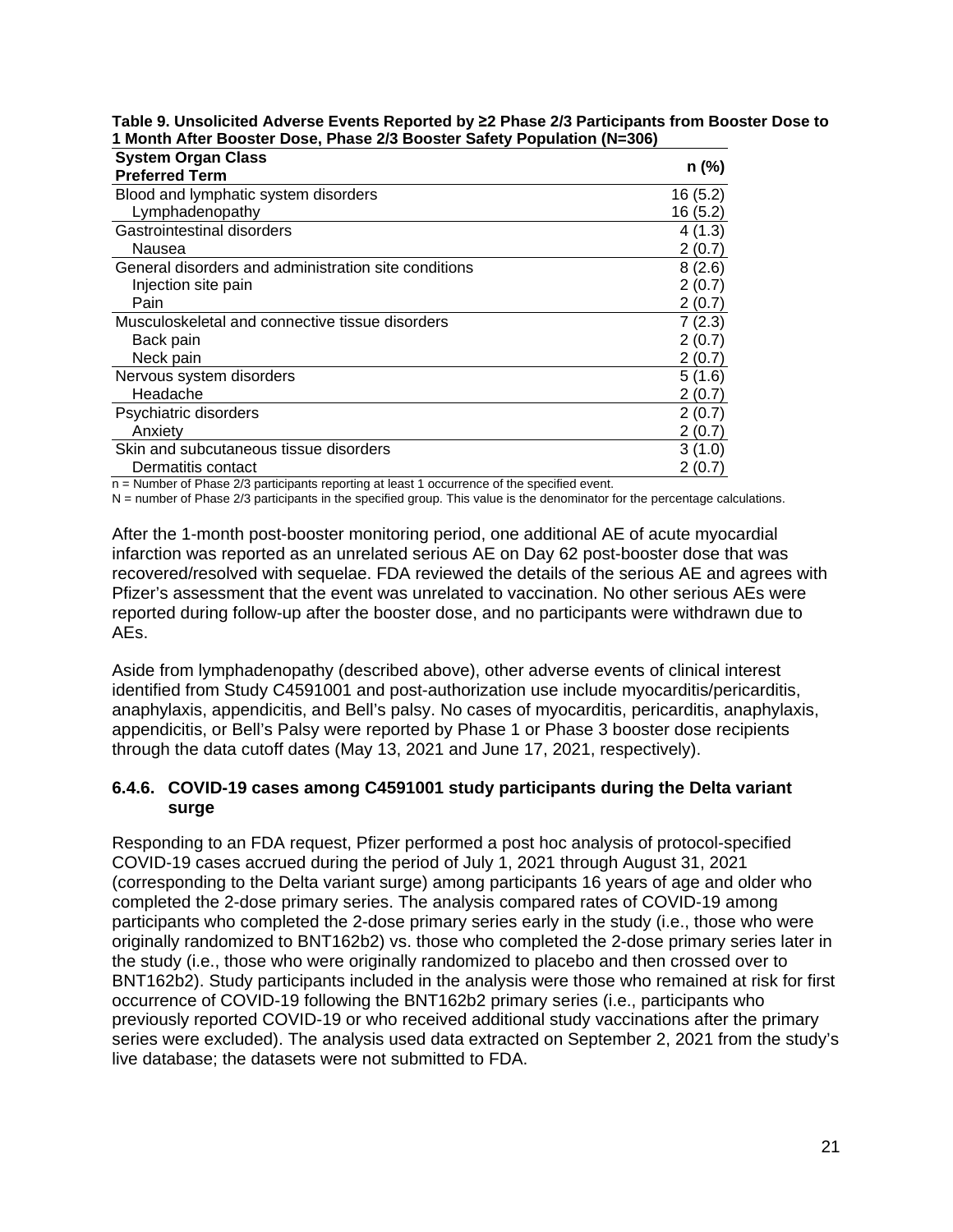Although not independently verified by FDA, the post hoc analysis appears to indicate that the incidence of SARS-CoV-2 during the analysis period among 18,727 study participants originally randomized to BNT162b2 (mean of 9.8 months post-Dose 2 at the beginning of the analysis period) was 70.3 cases per 1,000 person-years, compared with an incidence of 51.6 cases per 1,000 person-years among 17,748 study participants originally randomized to placebo and crossed over to BNT162b2 (mean of 4.7 months post-Dose 2 at the beginning of the analysis period). An additional analysis appears to indicate that incidence of COVID-19 generally increased in each group of study participants with increasing time post-Dose 2 at the start of the analysis period. Only 3 severe COVID-19 cases were reported during the analysis period, all of which occurred among study participants originally randomized to BNT162b2.

The reported incidence of COVID-19 among study participants who completed the primary series <4 months prior to the start of the analysis period was 43.4 cases per 1,000 personyears. In contrast, during the blinded, placebo-controlled follow-up period of the study with data cutoff of March 13, 2021 (prior to the Delta variant surge), the incidence of COVID-19 among BNT162b2 recipients in the Evaluable Efficacy Population (nearly 60% of whom had 4 months or more of blinded follow-up post-Dose 2) was 12.6 cases per 1,000 person-years. <sup>1</sup> This observation suggests that while waning immunity is one potential factor that may have contributed to the higher incidence breakthrough cases during the Delta variant surge, it is possible that other factors (e.g., dynamics of Delta variant transmission and potential differences in vaccine effectiveness against the Delta variant vs. strains circulating during the placebo-controlled portion of the trial) may also have contributed.

### **6.4.7. Summary of booster dose immunogenicity and safety data**

The clinical data submitted to this BLA supplement come from an ongoing Phase 1/2/3 study (C4591001), which is also the source of clinical data supporting the original approval of the 2 dose primary series for use in individuals 16 years of age and older. The BNT162b2 30 µg booster dose was initially assessed in a cohort of 23 Phase 1 study participants (11 participants 18-55 years of age and 12 participants 65-85 years of age), and then in 306 Phase 2/3 study participants 18 through 55 years of age. Pfizer is requesting approval of the booster dose for use in individuals 16 years of age and older; therefore, safety and effectiveness of the booster dose in individuals 16 and 17 years of age would be based on extrapolation from safety and effectiveness data in adults. Effectiveness of the booster dose against the reference strain is being inferred based on immunobridging to the 2-dose primary series, as assessed by SARS-CoV-2 neutralizing antibody titers elicited by the vaccine. Immunobridging success criteria for the reference strain were met for both pre-specified co-primary immunogenicity endpoints of GMT ratio and difference in seroresponse rates among study participants with no evidence of SARS-CoV-2 infection prior to 1 month after the booster dose. The submission also includes exploratory descriptive analyses of immunogenicity against the SARS-CoV-2 Delta variant among adults 18 through 55 years of age and 65 through 85 years of age enrolled in the Phase 1 portion of the study. Safety data from 306 Phase 2/3 booster recipients do not show evidence of increased local or systemic reactogenicity relative to Dose 2. While evaluated in only 12 participants in the age cohort of 65 through 85 years, the booster dose was less reactogenic in this age cohort compared to younger adults 18 through 55 years of age. Most reactogenicity events after the booster dose were of mild to moderate severity and self-limited in duration. Lymphadenopathy was observed more frequently following the booster dose than after primary series doses (5.2% compared to 0.4%). No deaths, vaccine-related serious adverse events, or events of myocarditis, pericarditis, anaphylaxis, appendicitis, or Bell's palsy were reported among study participants who received the BNT162b2 booster dose.